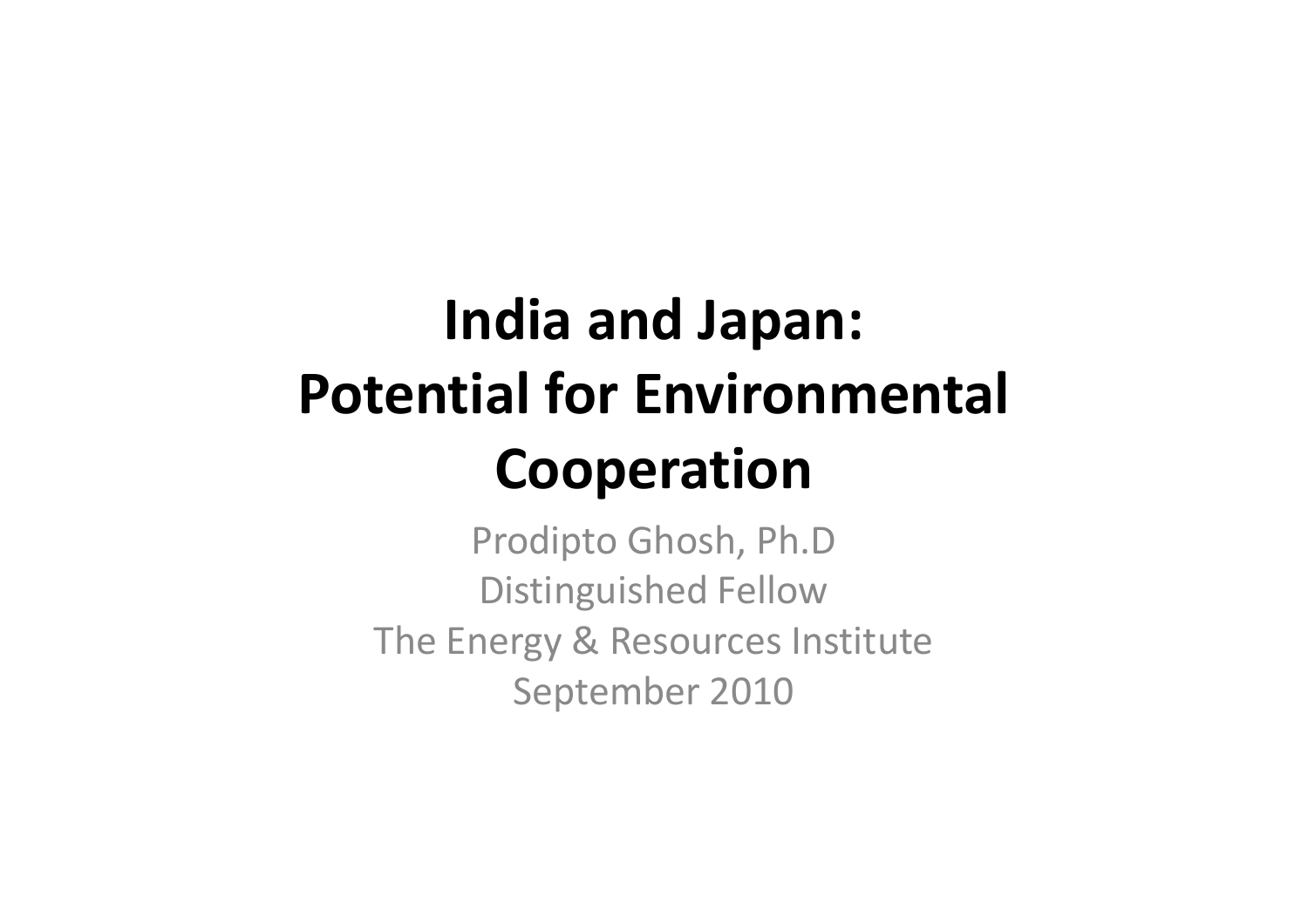# Major Environmental Opportunities in India

- Clean Development Mechanism (CDM)
- "Perform, Achieve, Trade" (PAT) Tradeable Energy Efficiency Certificates
- Tradeable "Renewable Energy Certificates" (REC)
- Appliance labeling
- Environmental Management Plans of Industrial projects
- Green Buildings
- Automobile Fuel Efficiency standards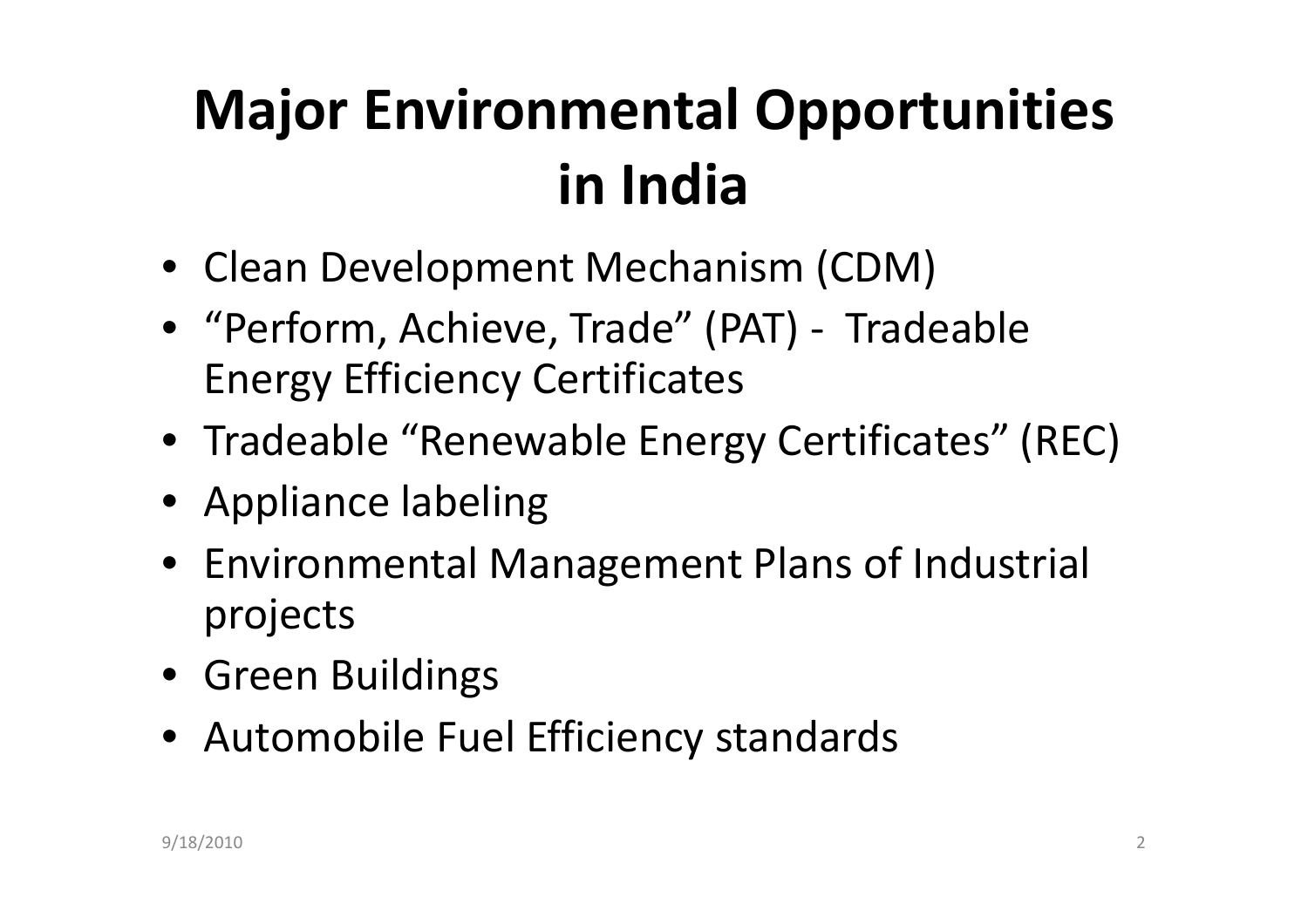# Clean Development Mechanism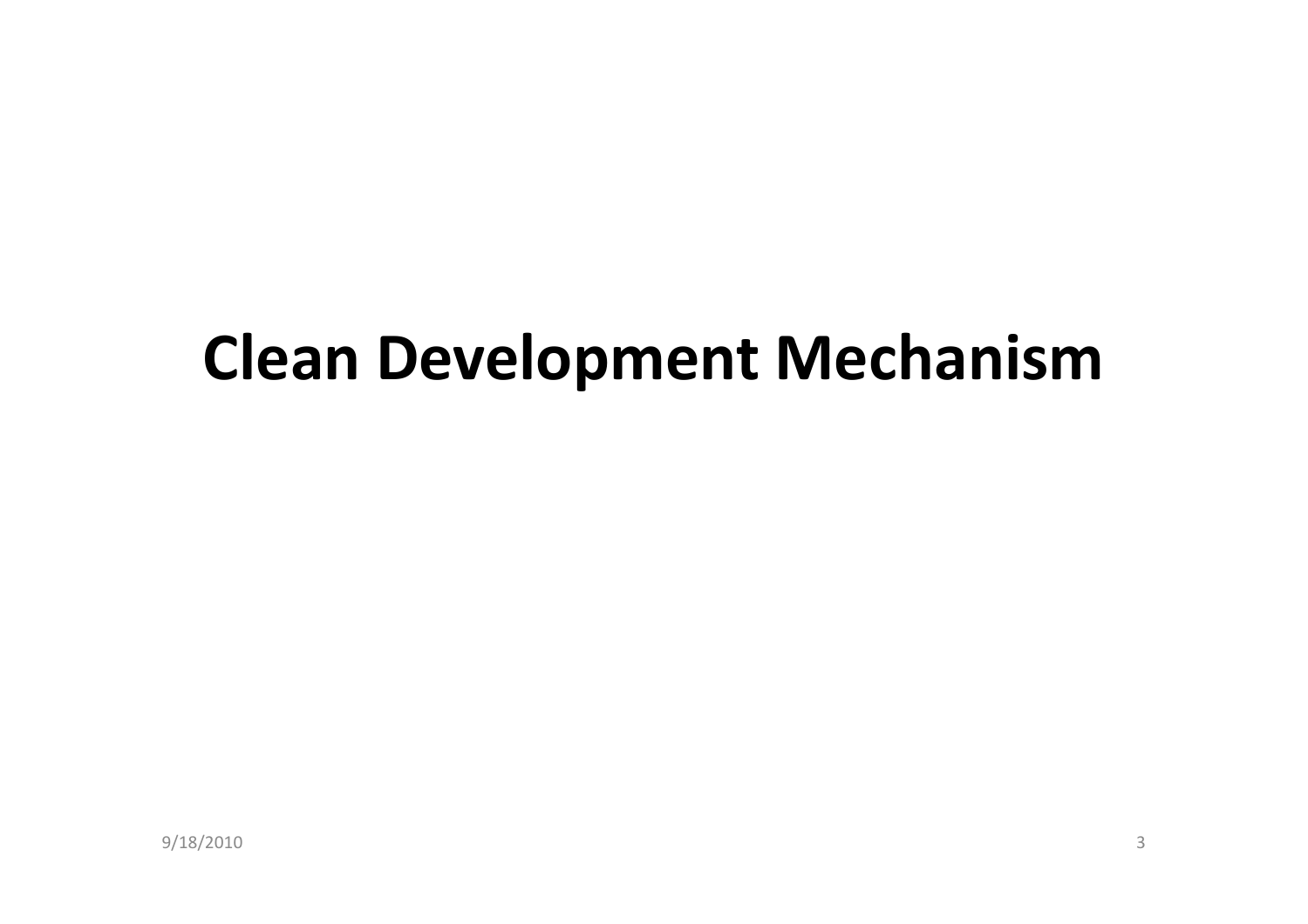#### Indian CDM Portfolio - A snapshot

- Over 1633 projects in the current Indian CDM pipeline (as on April 2010)
- Representing over 50 sectors
- Spread over 28 states (Maharashtra: 223, Tamil Nadu: 192,Gujarat: 191, Karnataka: 167, Andhra Pradesh: 119)
- Expected CERs (till 2012): 639 million
- No. of projects: RE (580), EE (486), RE (B) (361), FS (83), IP (77), MSW (36), Forestry (10)
- Over 1100 Indian corporates are part of the CDM pipeline,  $_{\rm 9/18/101}$ (48 are PSUs)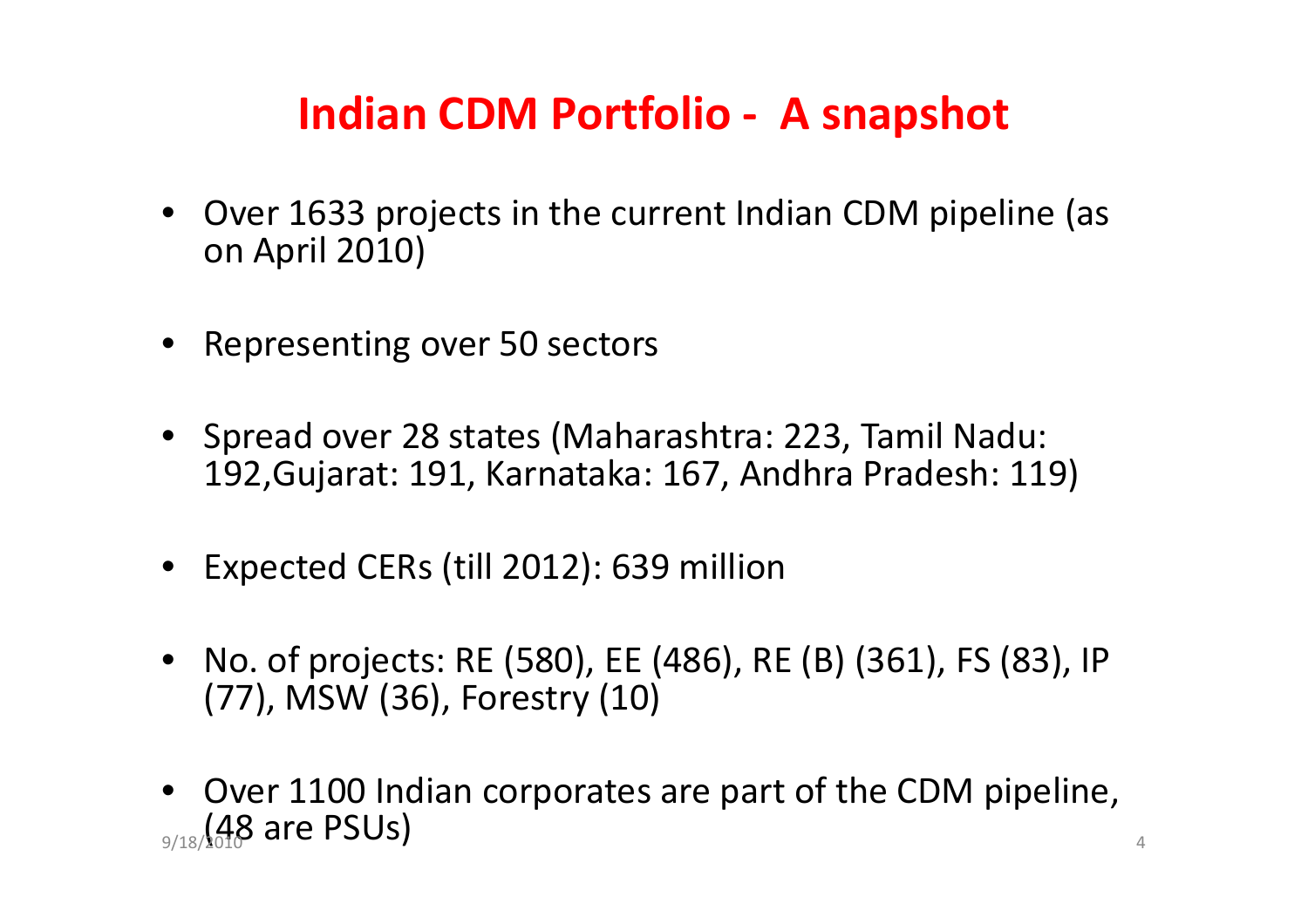#### Indian CDM Portfolio - A snapshot

- Renewable Energy (580) remains the dominant project category, 120 new RE projects in the wind, hydro and solar sector have been added since July 2009
- Under Energy Efficiency Cement, iron & steel, power, chemicals, fertilisers and pulp & paper are the top sectors
- o Buildings, bricks, tyres, carbon black are emerging sectors under EE
- o In renewable biomass projects, power, sugar, textiles, pulp & paper are the top sectors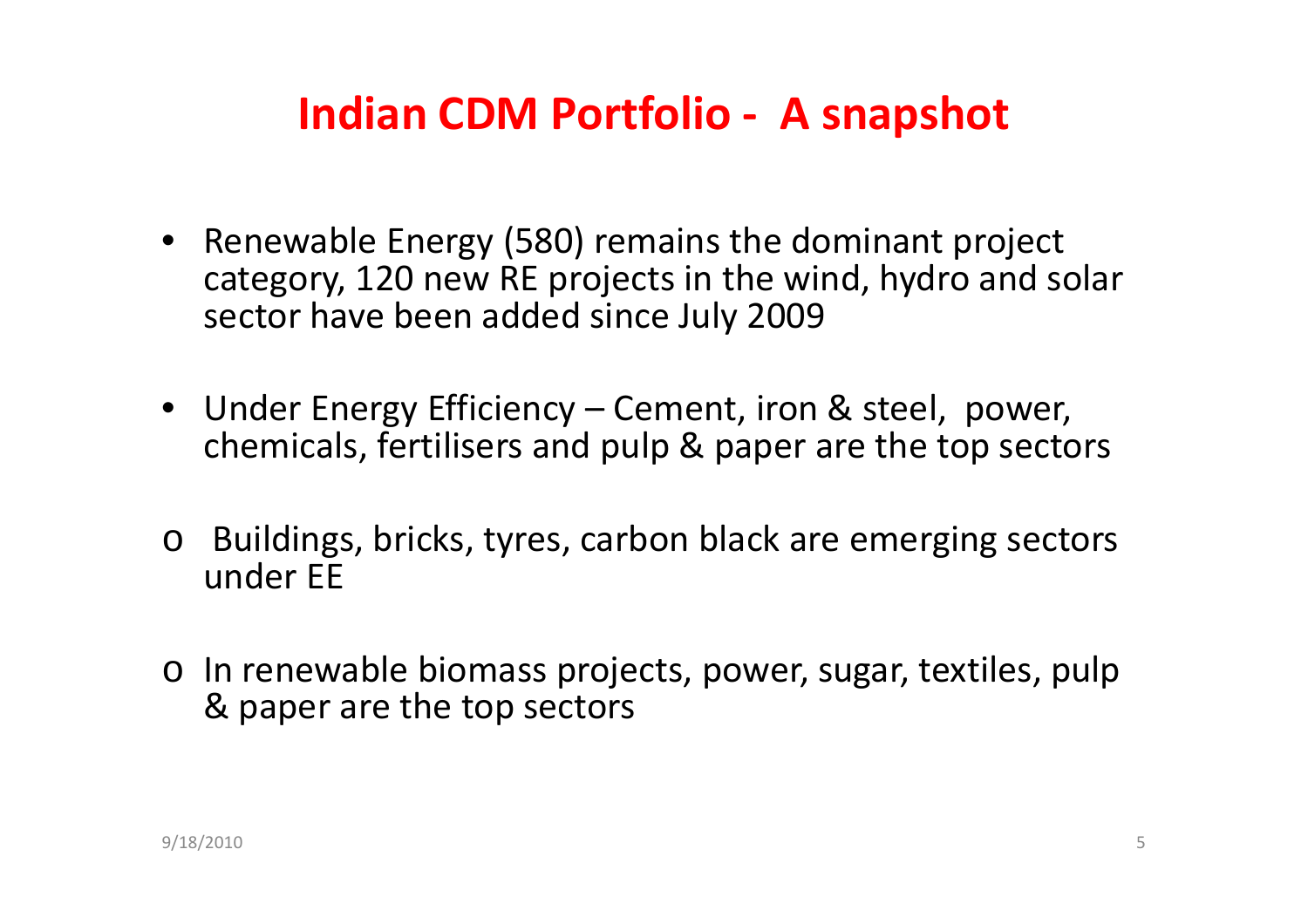#### Participation of Indian Corporates by Project **Category**



- RE most dominant category <sup>458</sup> companies involved in <sup>580</sup> projects
- • Other high yielding categories are EE (313 companies) and RE biomass (300 companies)
- • Only <sup>3</sup> corporates involved in forestry projects which are mostly dominated by community based organisations
- • <sup>48</sup> PSUs involved in various projects 9/18/2010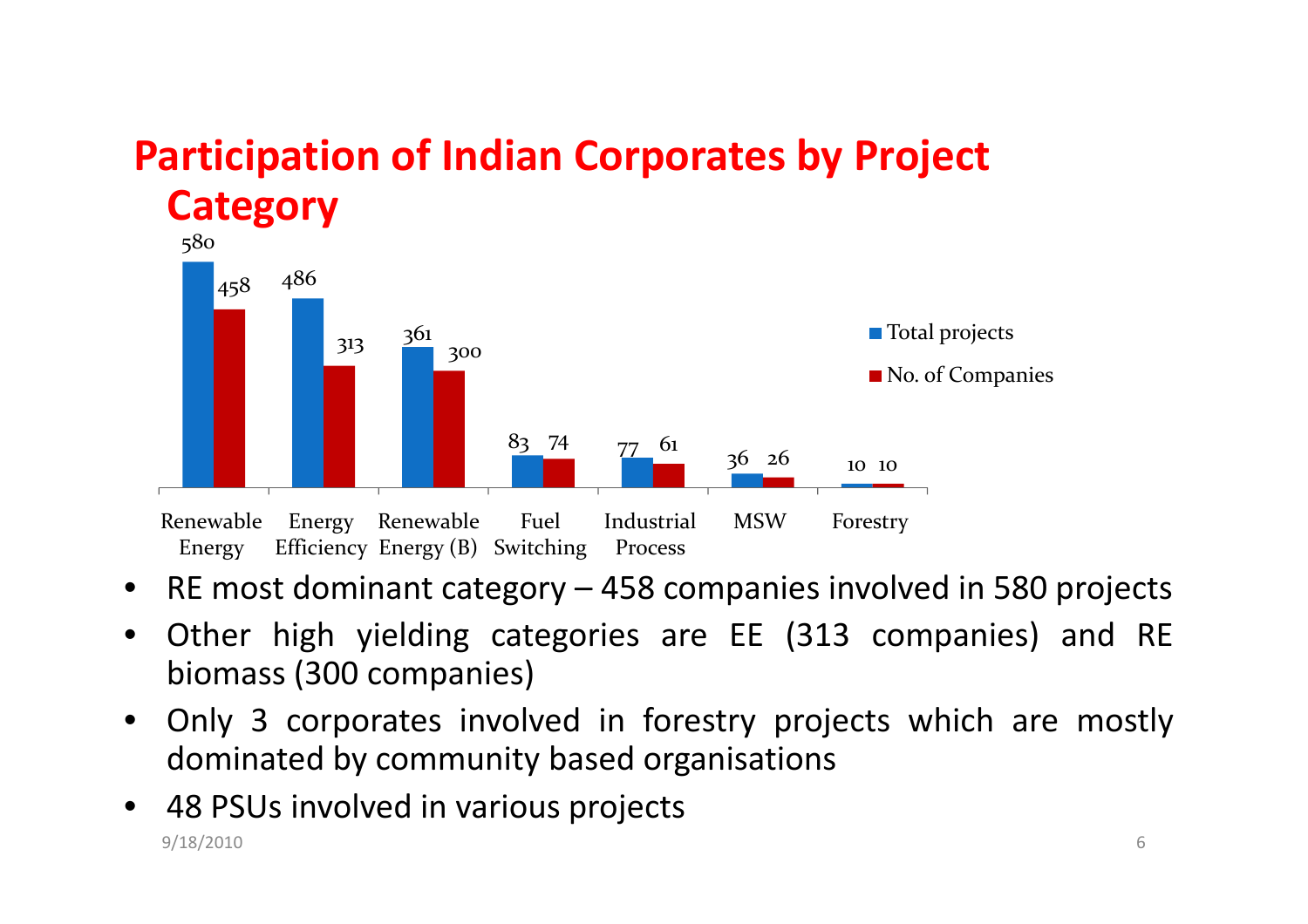

# Participation of Indian Corporates by Sector (by project

- • Most common sector by project activity is Wind (322) followed by Power (160), Hydro (133) and Iron and Steel (108), Sugar (64)
- $\bullet$  Interestingly, there is limited representation from other energy intensive sectors such as – Oil & Gas (11), Distillery (20), Fertilisers (15), Petrochemicals (11) etc.
- • New entrants include dairy (1 RE (B) project), salt industry (1 EE project), polymers (1 RE (B) project)
- •India's first industrial cluster project initiated by Textile industry (EE)  $\frac{1}{2}$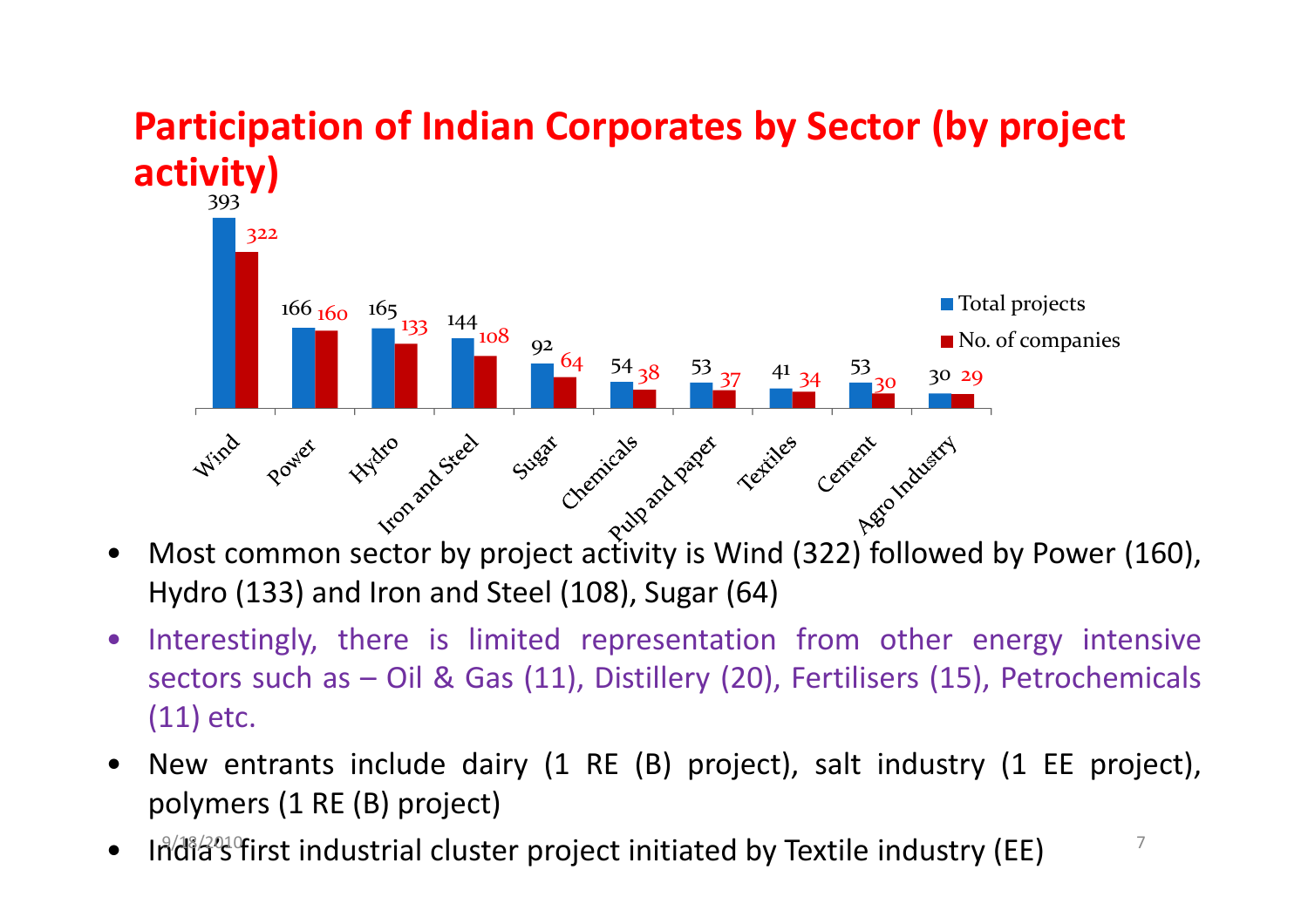# "Perform, Achieve, Trade" (PAT) -Tradeable Energy Efficiency **Certificates**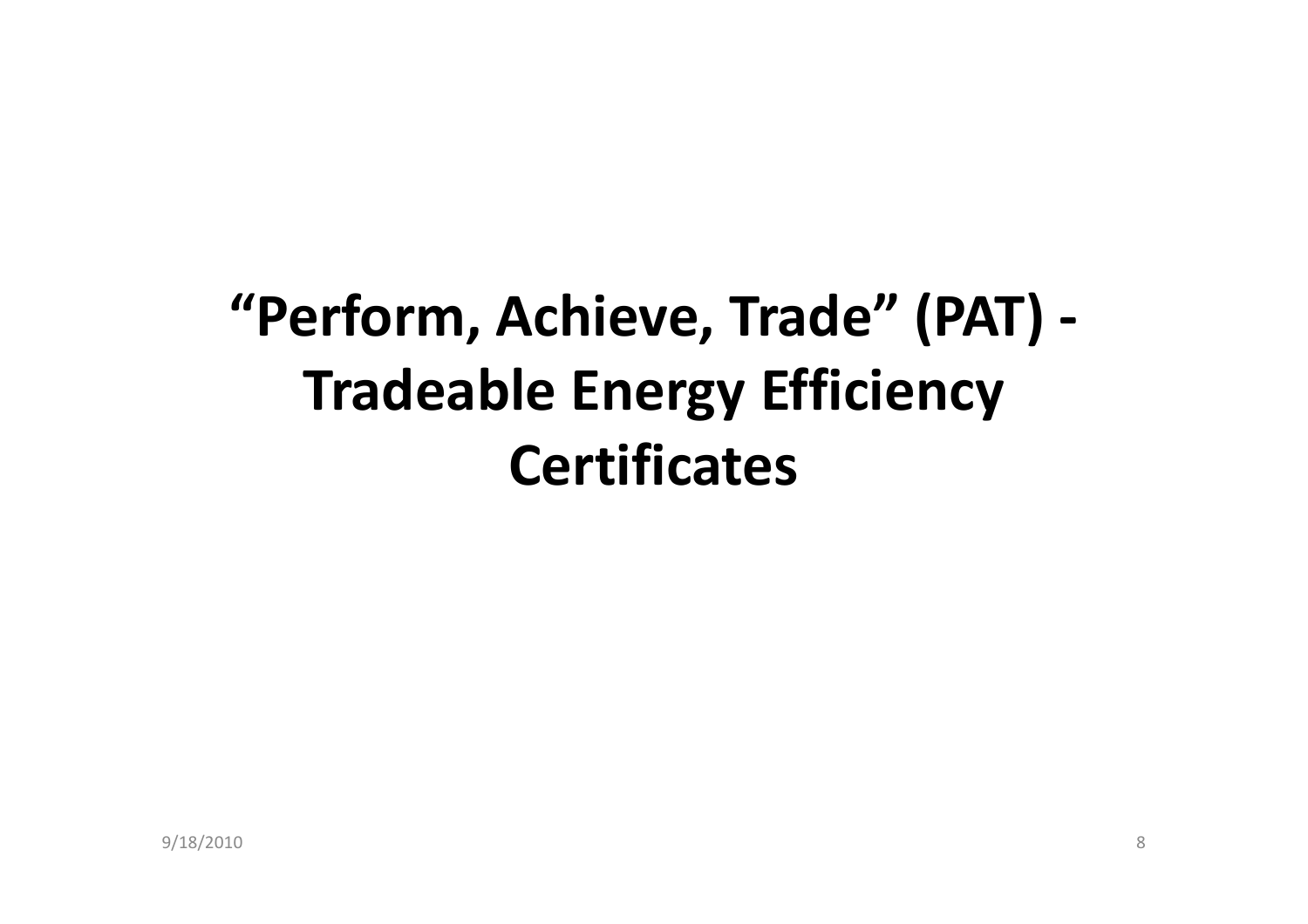# Perform, Achieve & Trade (PAT) Mechanism

- Specific Energy Consumption (SEC) reduction targets for about 700 energy-intensive units which are designated consumers under the Energy Conservation Act, 2002.
	- Targets would be percentage reduction of current SE C
	- Percentage reduction requirement based on Current SEC as a ratio of the best in the sector
	- Target setting for the power generation and fertilizer sectors through the existing tariff-setting processes
	- SEC measurement and verification by BEE through accredited auditors
	- 3-year period to meet targets; New set of targets to be set for next three year period
	- Penalty equal to cost of excess energy levied for non compliance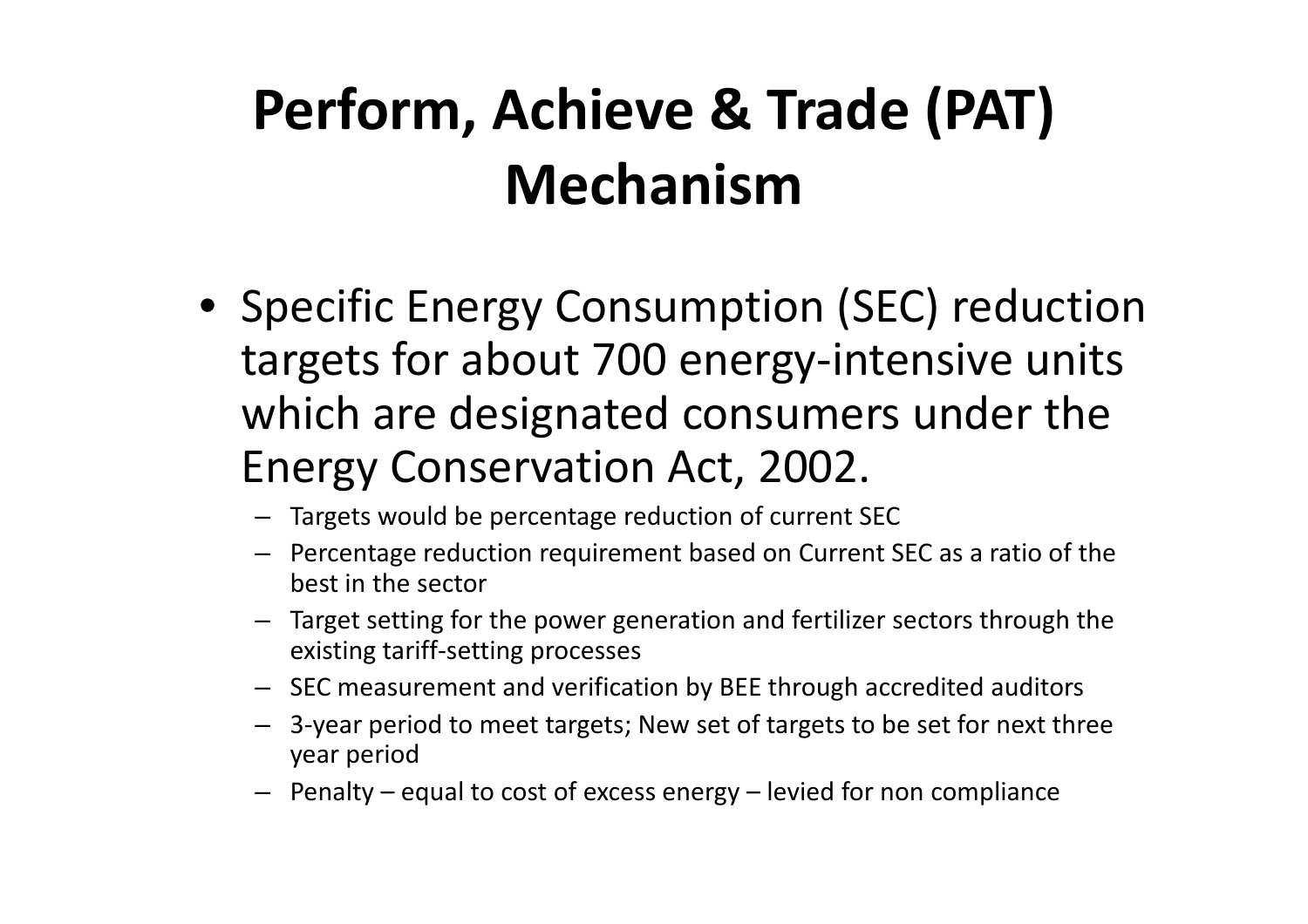# PAT - Energy Savings Certificates will incentivize actions

- Issuance of Energy Savings Certificates (ESCerts) to units for energy-efficiency improvements in excess of their targets
	- EScerts can be traded, and used for compliance
	- Trading can be carried out bilaterally, or on special platforms in the power exchanges
- Fungibility with Renewable Energy Certificates can be provided
	- Conversion factor (kWh to toe) to be determined
	- – Joint group of agencies to agree to the linkage, compliance and reconciliation processes
- Amendments to the Energy Conservation Act
	- Designated consumers to be able to show compliance through SEC reduction and/or procurement of ESCerts
	- Financial penalty for non compliance to be linked to quantum of non –compliance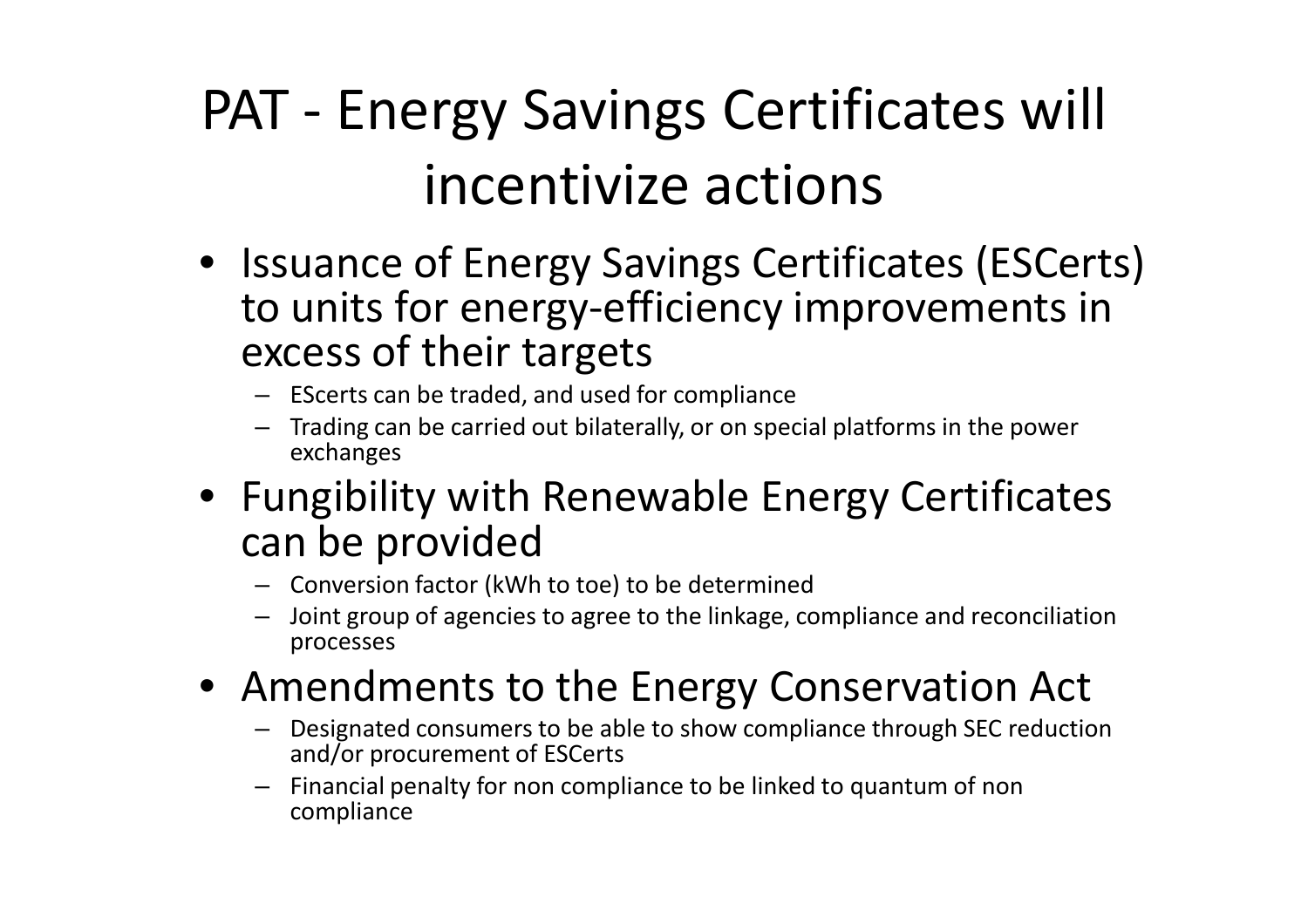## PAT – current status

- 714 units in 9 energy intensive sectors notified as Designated Consumers under EC Act. They sectors are: Aluminum, Cement, Iron & Steel, Chlor Alkali, Thermal Power Plants, Fertilizer, Pulp & Paper, Textiles and Railways.
- Plant-wise data gathering is underway and will be completed by October 2010.
- Methodology for target setting under preparation
- The protocols for trading, monitoring and verification will be set up by October, 2010
- Notifications for Accredited Energy Auditors issued
- Amendments to EC Act passed by Parliament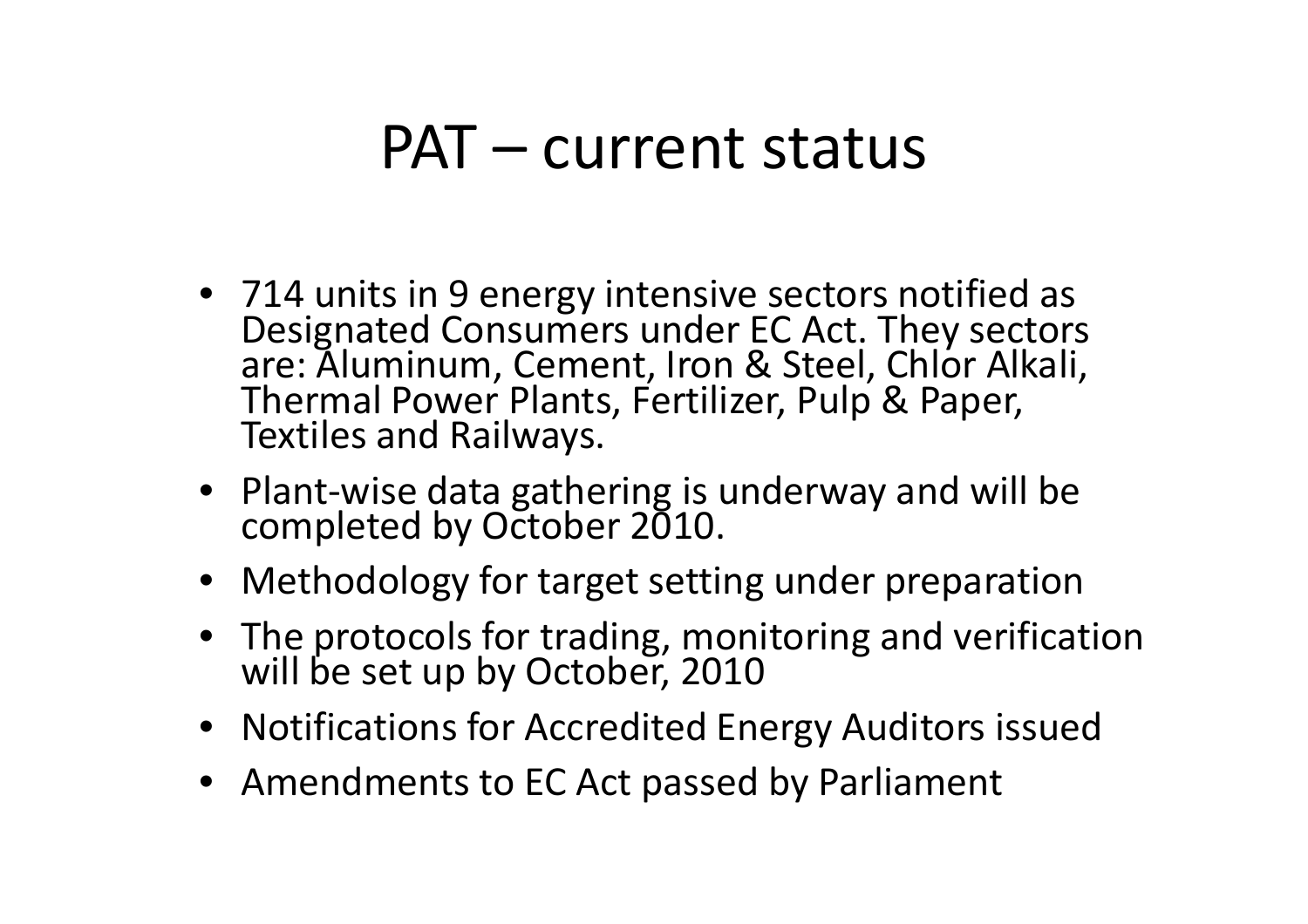# PAT – Next Steps

- Complete consultations with industry by November 2010
	- Data requirements, and associated measurement & verification protocols
	- Methodology for target setting
	- Design of the trading scheme, especially for early price discovery
- By December, 2010
	- Notification of targets and operational rules
	- –Notification of designated verifiers
	- Creation of trading mechanism
- First cycle of PAT to commence on  $1^{\text{st}}$  April, 2011; targets to be met by 31<sup>st</sup> March 2014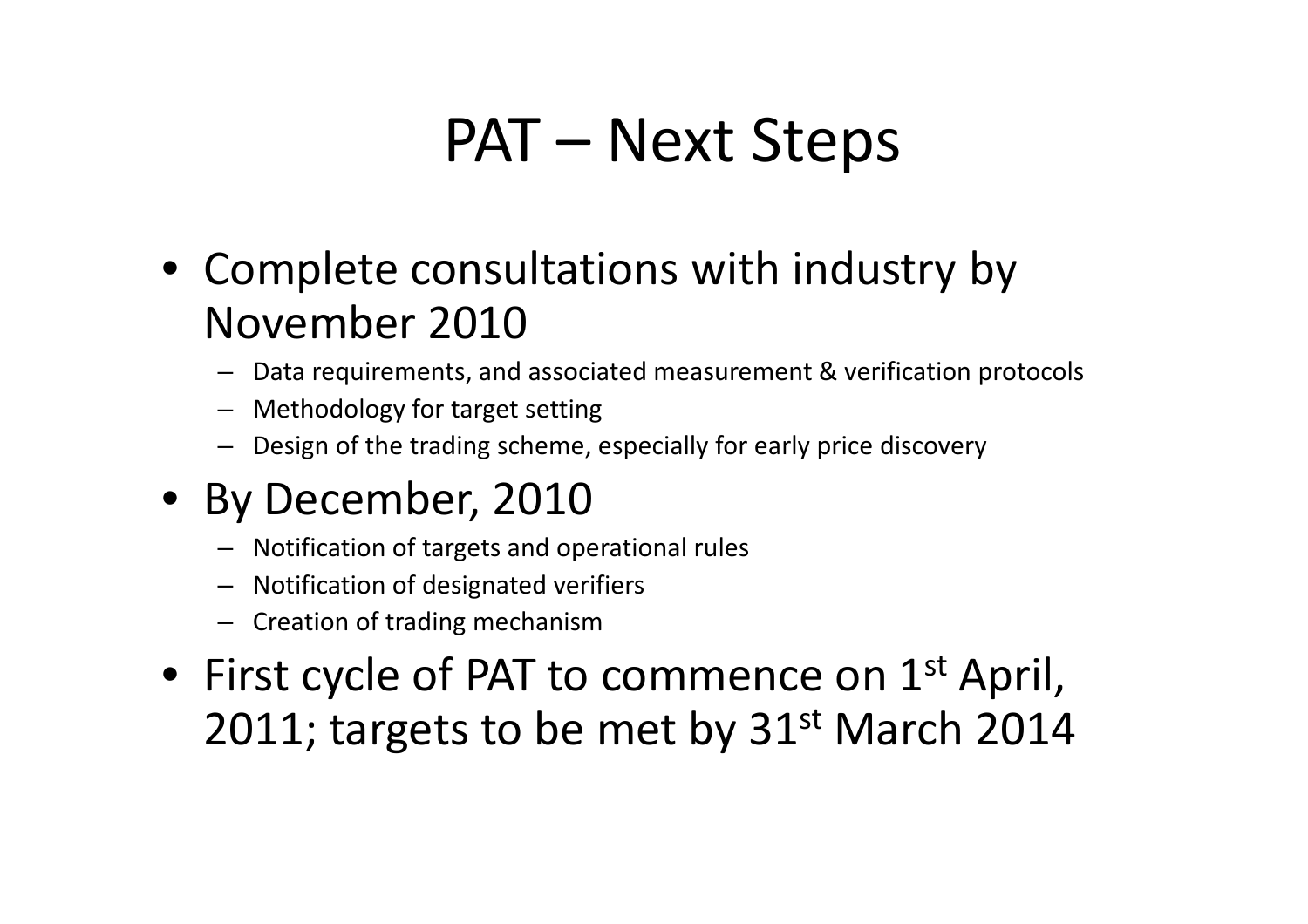# Tradeable "Renewable Energy Certificates" (REC)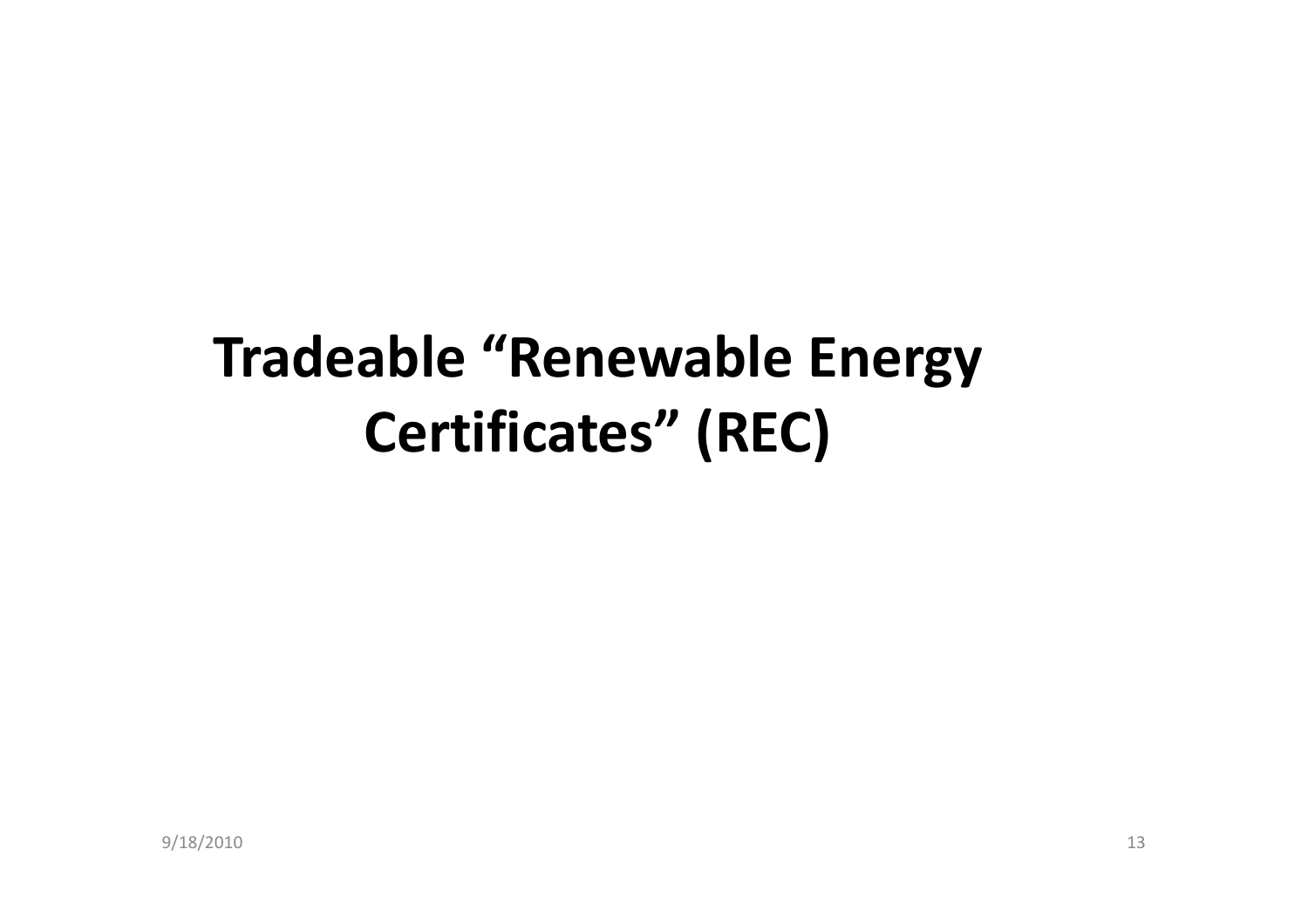#### **Renewable Energy Achievements & Estimated Annual Emission Reduction**

| <b>Technology</b>       | <b>Achievement</b> | <b>Emission reduction</b><br>tonnes CO <sub>2</sub> | <b>Total Potential</b><br>by 2032 | <b>Emission reduction</b><br>potential tonnes CO2 |
|-------------------------|--------------------|-----------------------------------------------------|-----------------------------------|---------------------------------------------------|
| Wind                    | 12009 MW           | 20.7 Million                                        | 48500 MW                          | 83.6 Million                                      |
| <b>Biomass</b>          | 901.1 MW           | 5.0 Million                                         | 16881 MW                          | 82.1 Million                                      |
| <b>Small Hydro</b>      | 2767 MW            | 7.0 Million                                         | 15000 MW                          | 38.0 Million                                      |
| Cogeneration            | 1411 MW            | 6.4 Million                                         | 5000 MW                           | 19.4 Million                                      |
| <b>Waste To Energy</b>  | <b>72 MW</b>       | 0.5 Million                                         | 2700 MW                           | 10.5 Million                                      |
| Solar                   | <b>12 MW</b>       | 0.024 Million                                       | 20000MW                           | 31.9 Million                                      |
| Biogas units (2)<br>m3) | 4.2 million units  | 3.6 millions (assuming<br>50% operational)          |                                   |                                                   |
| SHS + Solar<br>Lanterns | 1.4 Million units  | 0.10 Million                                        |                                   |                                                   |
| <b>SWH</b>              | 3.53 million       | 1.4 Million                                         |                                   |                                                   |
| <b>Total</b>            |                    | <b>45 Million tons</b>                              |                                   | 265.5 Million                                     |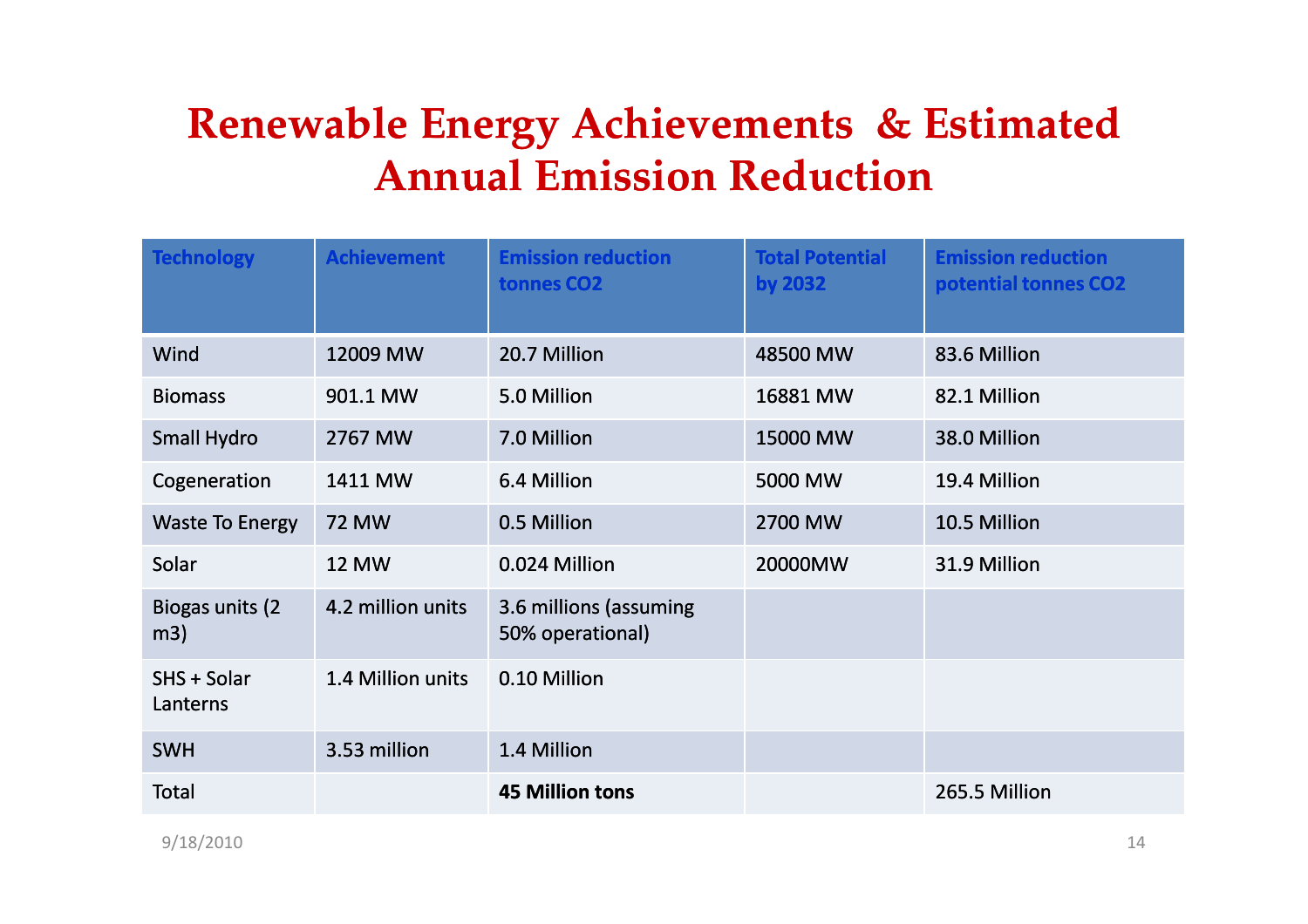#### **Renewable Energy Policy Provisions**

Electricity Act 2003 Section 3: National Electricity Policy and Plan for development of power systembased on optimal utilization of resources including renewable sources of energy

Section 61(h)): Tariff Regulations by Regulatory Commission to be guided by promotion of generation of electricity from renewable energy sources in their area ofjurisdiction

Section 86(1)(e)): Regulatory Commission to specify Purchase Obligation fromrenewable energy sources

#### Tariff Policy

Para 6.4 : "Pursuant to provisions of S 86(1) (e) of EA 2003, Appropriate Commission shall fix minimum percentage for purchase of power from renewable energy sources taking into account availability of such sources in the Policy region and its impact on retail tariffs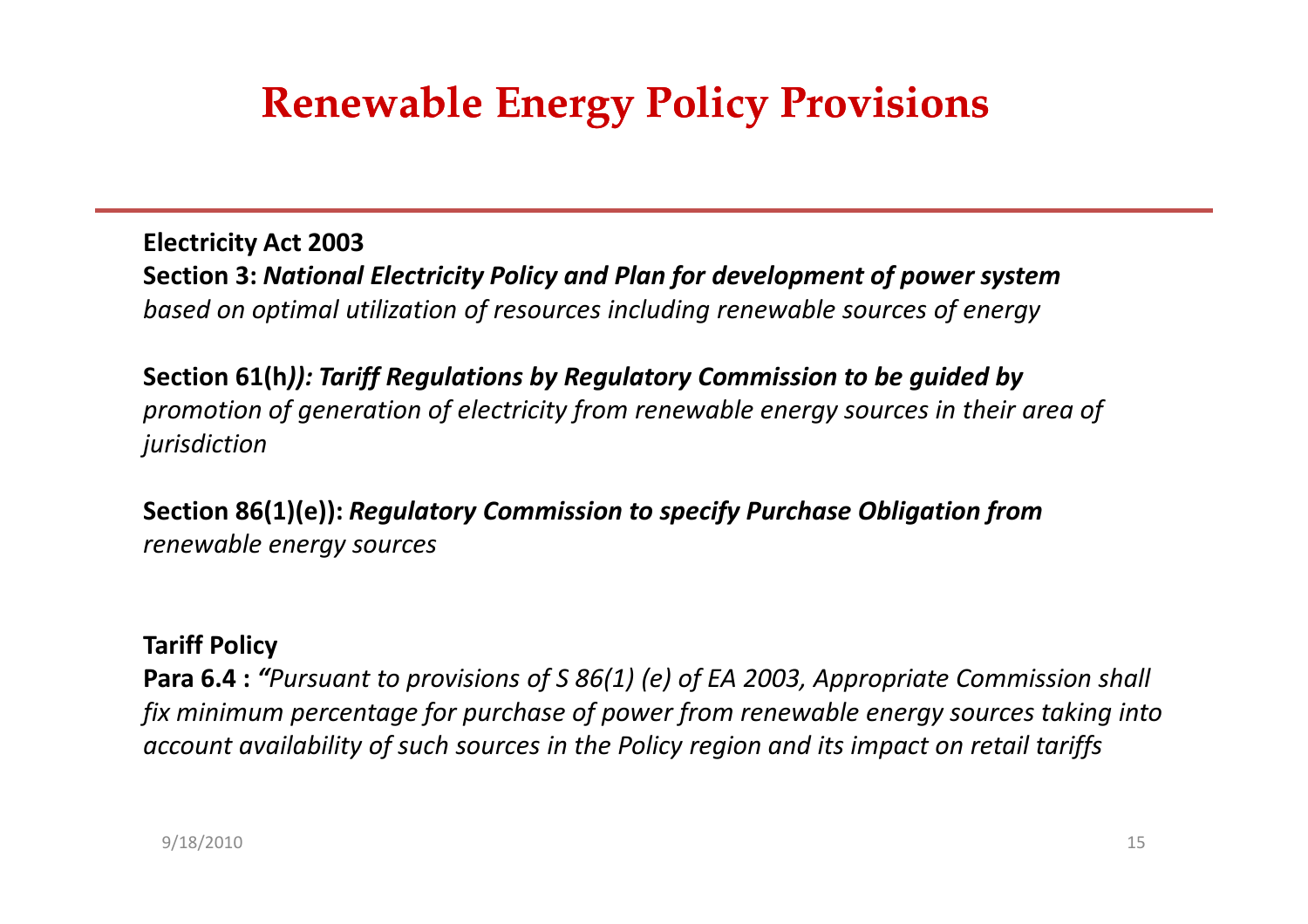### **Renewable Energy Policy Provisions Provisions-Contd**

#### National Action Plan on Climate Change

**4.2.2** : Starting 2009-10, the national renewables standard (excluding hydropower with storage capacity in excess of daily peaking capacity, or based on agriculture based renewable ssources that are used for human food) may be set at 5% of total grids purchase, to increase by 1% each year for 10 years. SERCs may set higher percentages than this minimum at each point in time

Central and state governments may set up a verification mechanism to ensure that the renewables based power is actually procured as per the applicable standard

#### Appropriate authorities may also issue certificates that procure renewables based power in excess of the national standard. Such certificates may be tradeable, to enable utilities falling short to meet their renewables standard obligations

In the event of some utilities still falling short, penalties as may be allowed under the Electricity Act 2003 and rules there under may be considered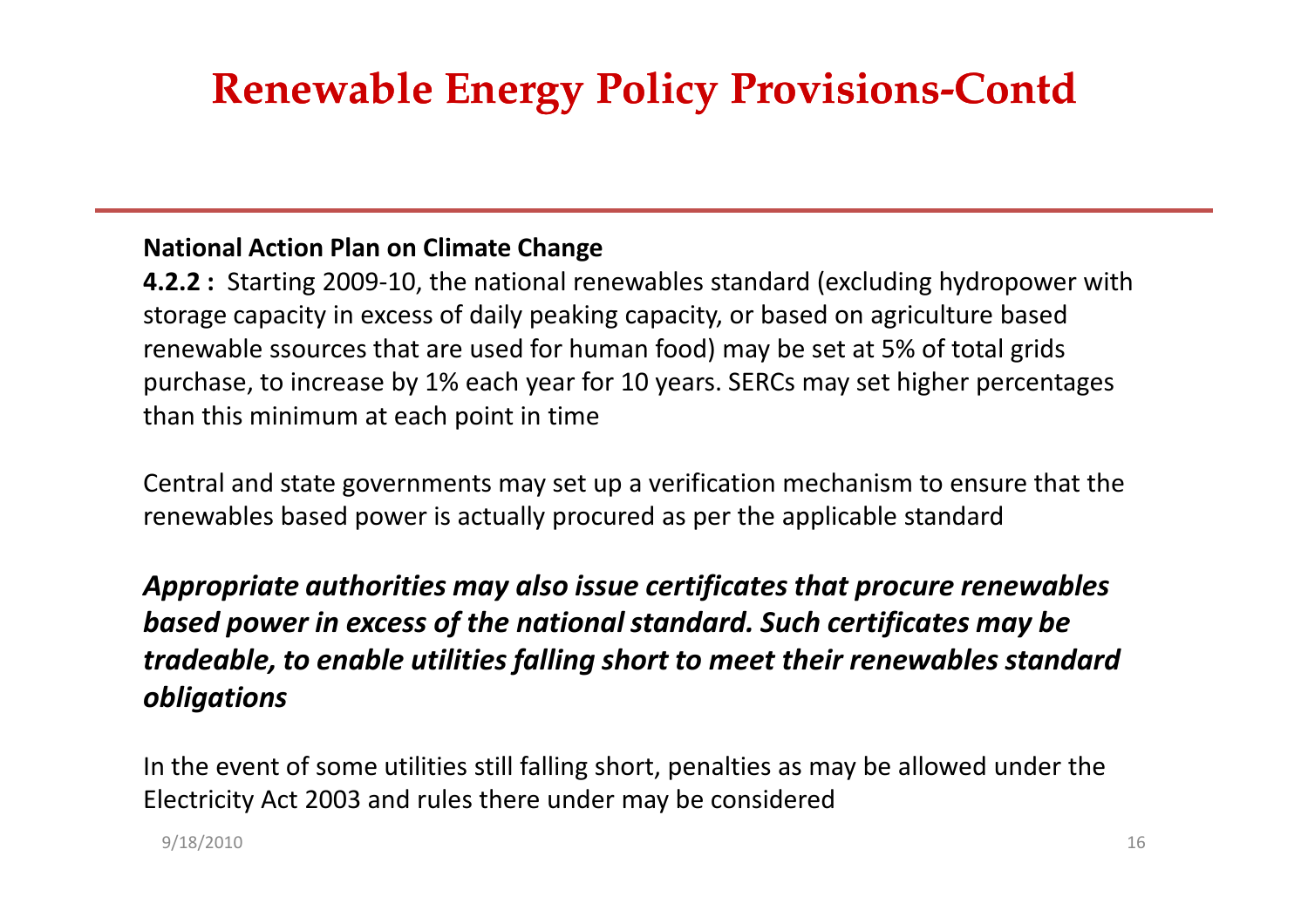### **Renewable Energy Certificate Certificate-Context Context**

- $\blacksquare$  Electricity Act, 2003 and the National Action Plan on Climate Change provide for a roadmap for increasing renewable share
- $\blacksquare$  Renewables are not distributed evenly across country- it inhibits SERCs from specifying higher renewable purchase obligation
- Renewable Energy Certificate (REC) seeks to:
	- Create a nation wide renewable energy market
	- Expected to overcome geographical constraints and provide flexibility to achieve RPO compliance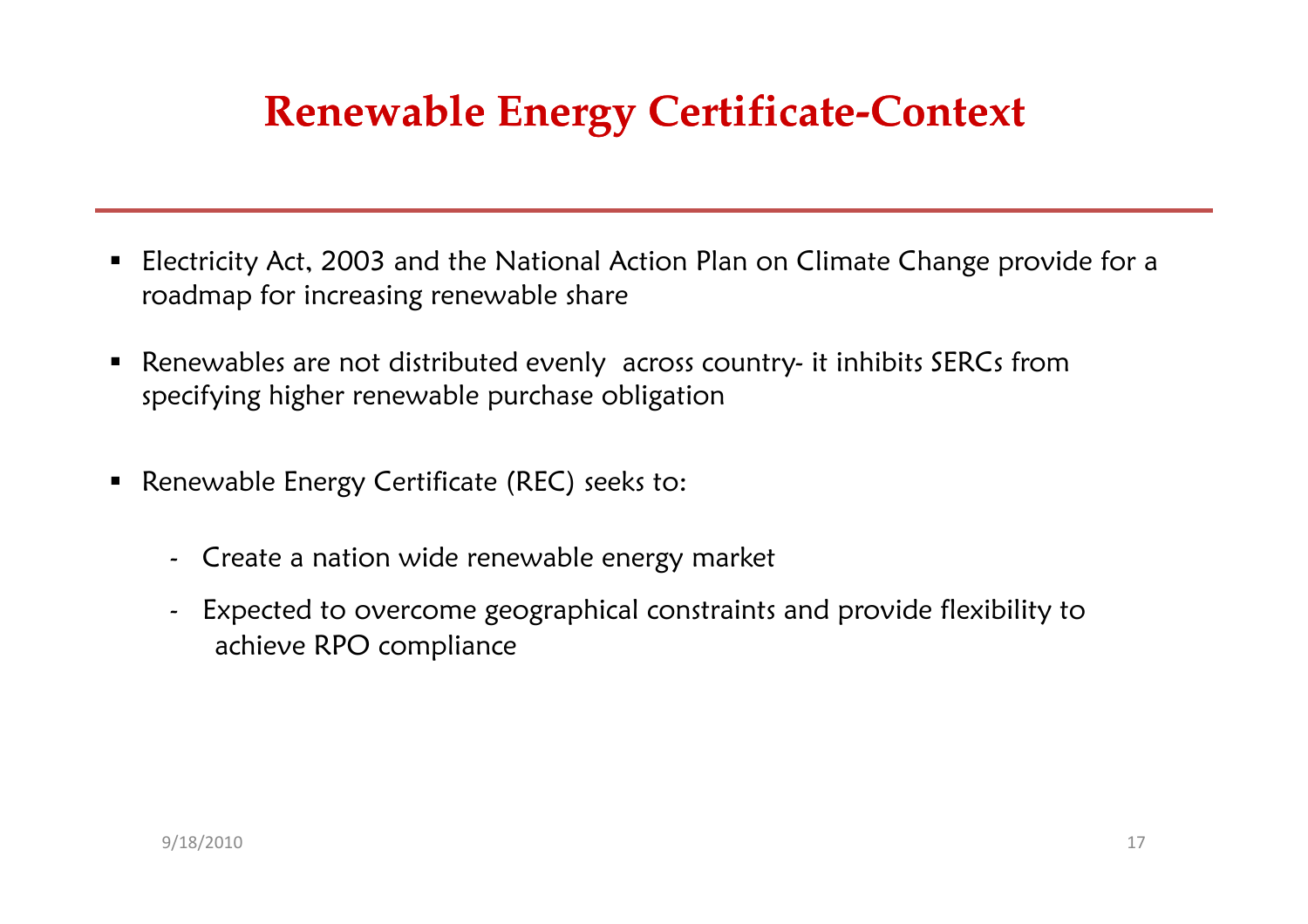#### **NAPCC Advice-Renewable Energy Requirement**

| Year    | (BU) | Renewable Share (BU)<br>Electricity Generation (5% in 10-11 with 1%<br>increase/year) | <b>Corresponding Capacity</b><br>(MW)<br>(@30% CUF) |
|---------|------|---------------------------------------------------------------------------------------|-----------------------------------------------------|
| 2009-10 | 772  |                                                                                       |                                                     |
| 2010-11 | 826  | 41                                                                                    | 15716                                               |
| 2011-12 | 884  | 53                                                                                    | 20180                                               |
| 2012-13 | 946  | 66                                                                                    | 25191                                               |
| 2013-14 | 1012 | 81                                                                                    | 30805                                               |
| 2014-15 | 1083 | 97                                                                                    | 37081                                               |
| 2015-16 | 1159 | 116                                                                                   | 44085                                               |
| 2016-17 | 1240 | 136                                                                                   | 51888                                               |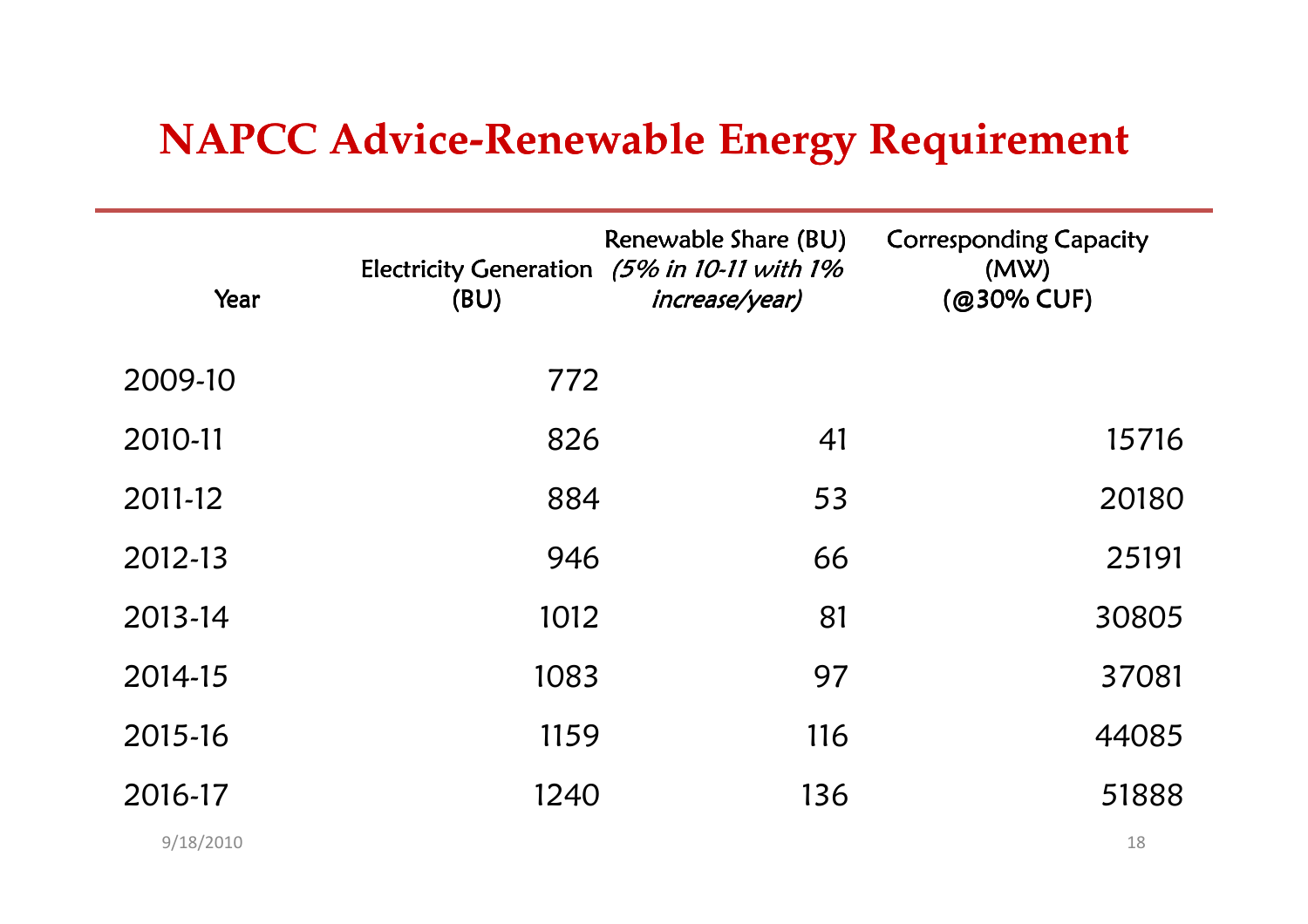#### **Renewable Energy Certificate**

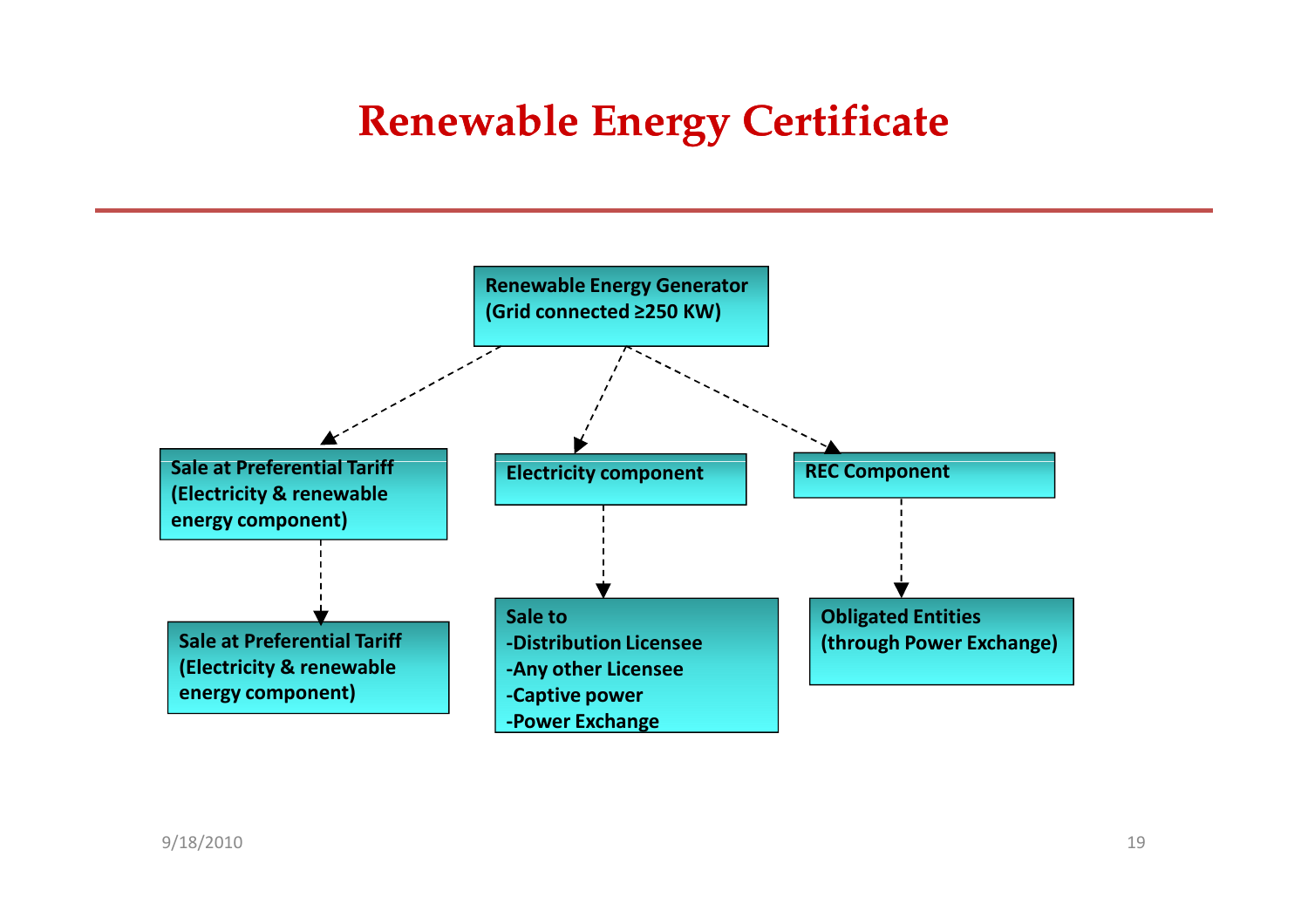### **Renewable Energy Certificate Certificate-Salient Features Salient**

- $\;\;\mathsf{CERC}$  Regulations notified
- Registration by Central Agency- NLDC has been notified as Central Agencyprocedure for Central agency notified
- Accreditation would be done at State level by State Agency (SA) to be designated<br>. . . . . . . . . by SERC
- **Monitoring Mechanisms : Appointment of Compliance Auditors by CERC for post** monitoring of the REC Transactions
- $\textcolor{red}{\bullet}$  Issuance of REC  $\,$  by Central Agency based on injection certificate
- $\textcolor{red}{\bullet}$  REC exchange through power exchanges approved by <code>CERC</code>
- $\blacksquare$  Certificates will be exchanged within floor (minimum) price and forbearance for  $\blacksquare$ (ceiling) price decided by CERC time to time - CERC has notified Forbearance and Floor Prices
- Model SERC Regulations finalized, 12 SERCs have issued draft regulations and 6  $SFRCs$  have also finalized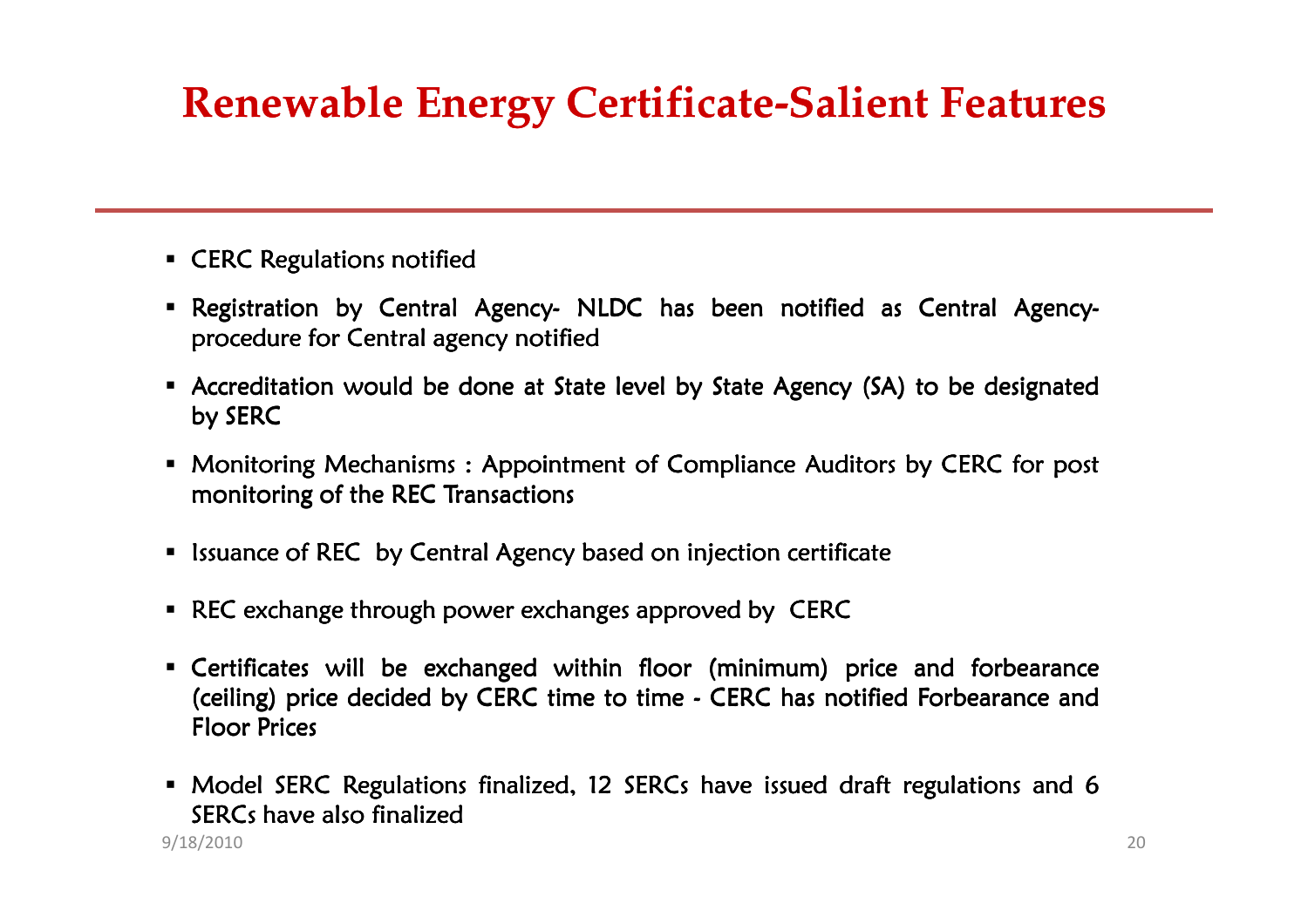# Energy Efficiency Appliance Labeling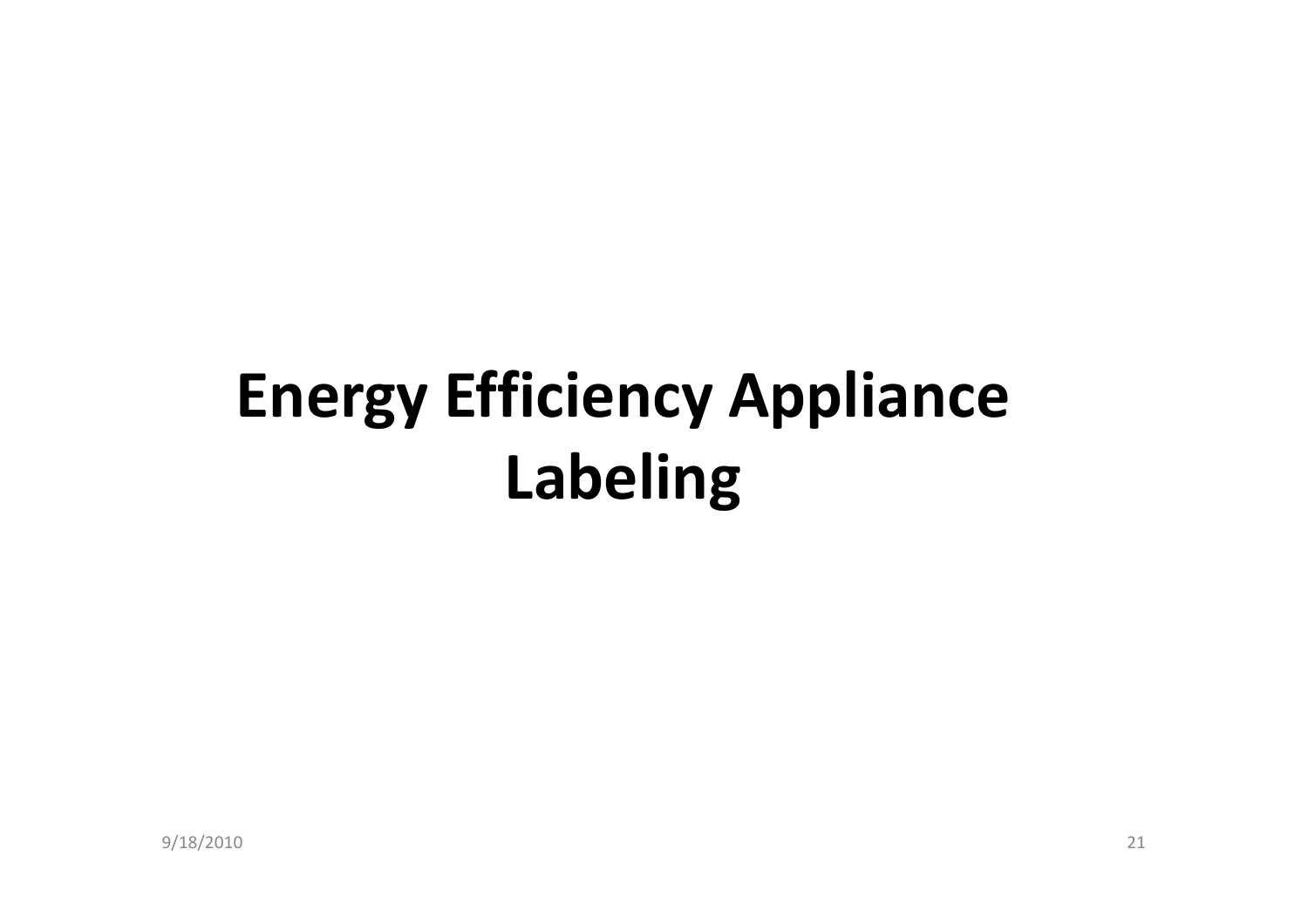# Standards and Labeling Program

- Enables the consumer to make an informed choice about energy saving, and thereby the lifetime cost of marketed household and other appliances.
- In operation since April 2006.
- Energy efficiency standards for different labels (1\*, 2\*, 3\*, etc.) are notified by Bureau of Energy Efficiency (BEE) under the Energy Conservation Act, 2003.
- Claims of manufacturers are verified by BEE, and label is awarded which may be affixed on appliance by manufacturer for consumer information.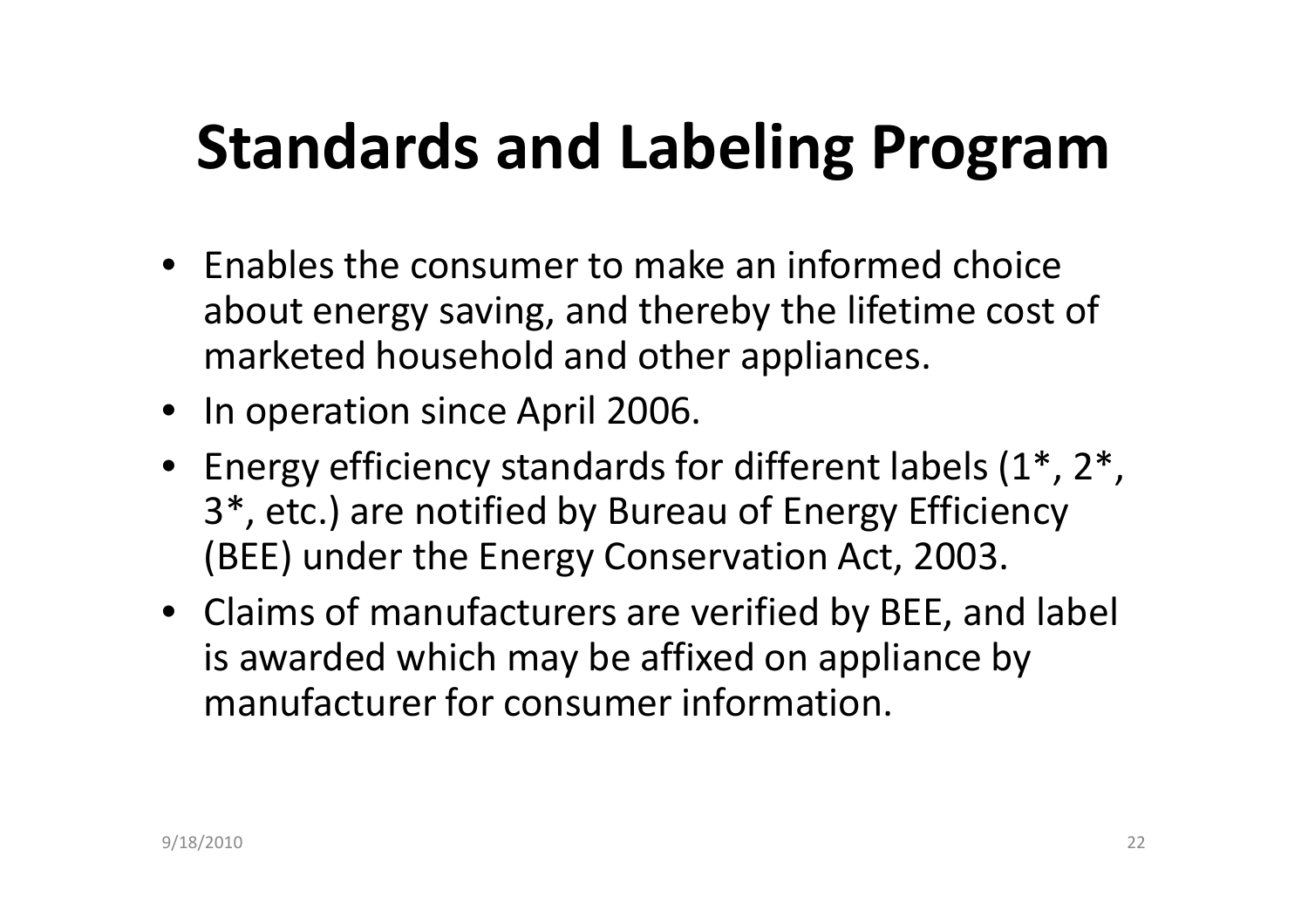# Standards and Labeling…

- Currently mandatory for: No Frost Refrigerators, Tubular Fluorescent Lamps, Room Air Conditioners, and Distribution Transformers.
- Currently voluntary for: Direct Cool Refrigerator, Induction Motors, Agricultural Pump Sets, Ceiling Fans, LPG Stoves, Electric Geysers, Color TV, washing Machine.
- Details from: www.bee-india.nic.in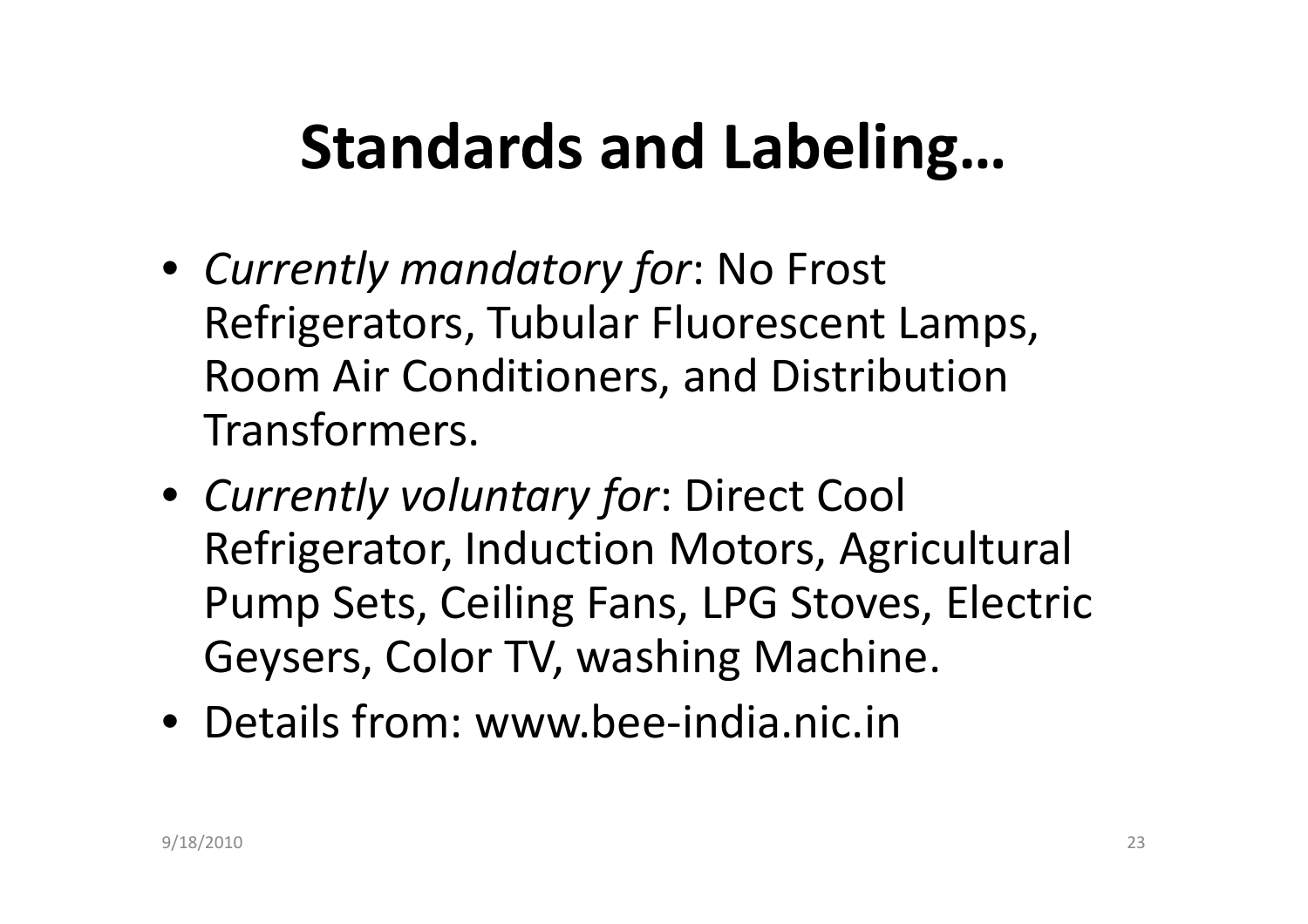# Environmental Management Plans of Industrial projects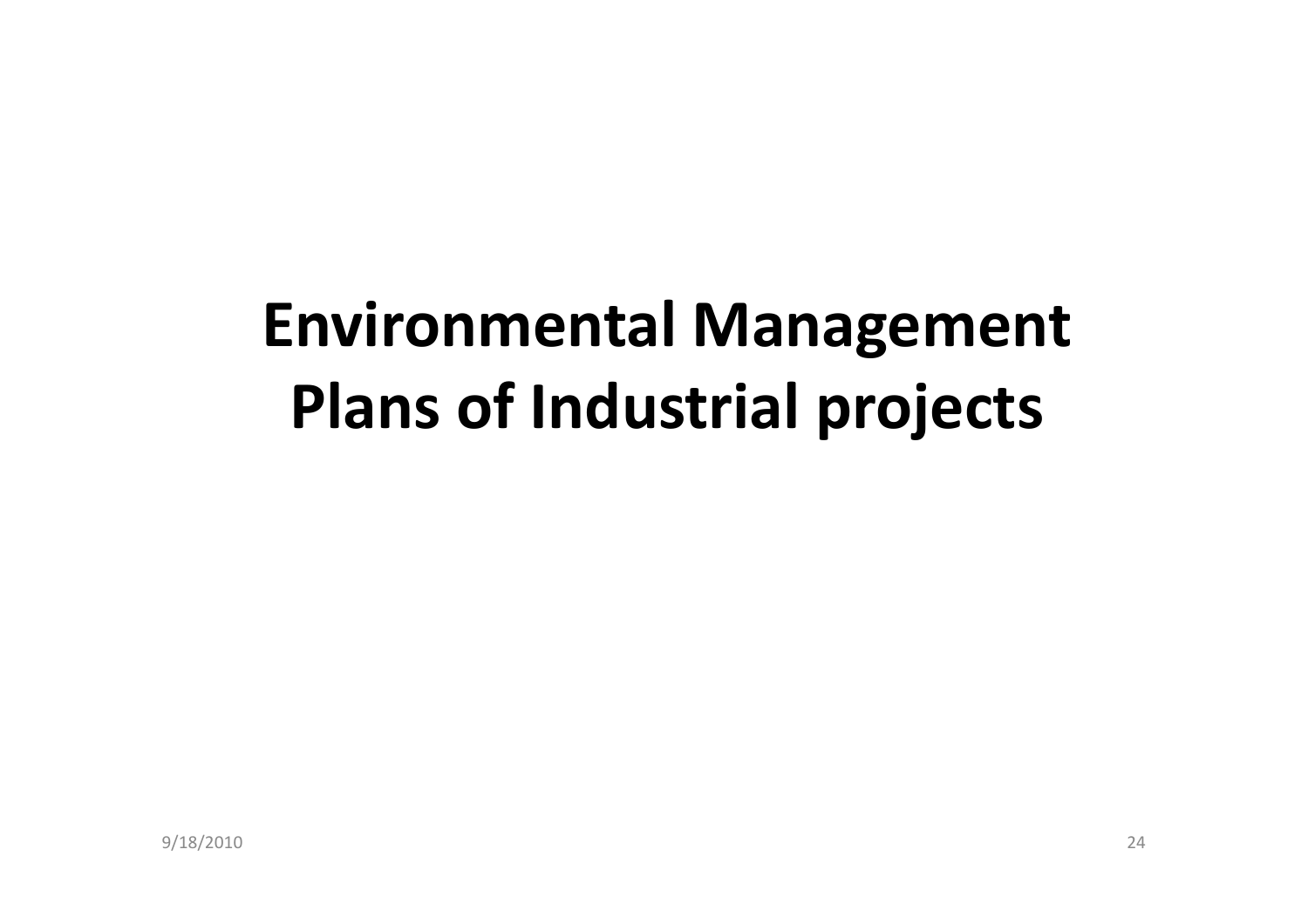# Requirements of Environmental Appraisal for Buildings Projects

- 39 Categories of Industrial/Real estate projects are required to undergo mandatory environmental appraisal, based on a EIA, in terms of the Environmental Impact Appraisal Notification, 2006, under the Environment Protection Act.
- Appraisal involves preparation and approval of an environmental management plan (EMP), which is monitored and enforced.
- Technical Guidance Manuals identifying specific environmental concerns in each sector, performance standards, and suggested technology solutions have been prepared.
- Further information: www.envfor.nic.in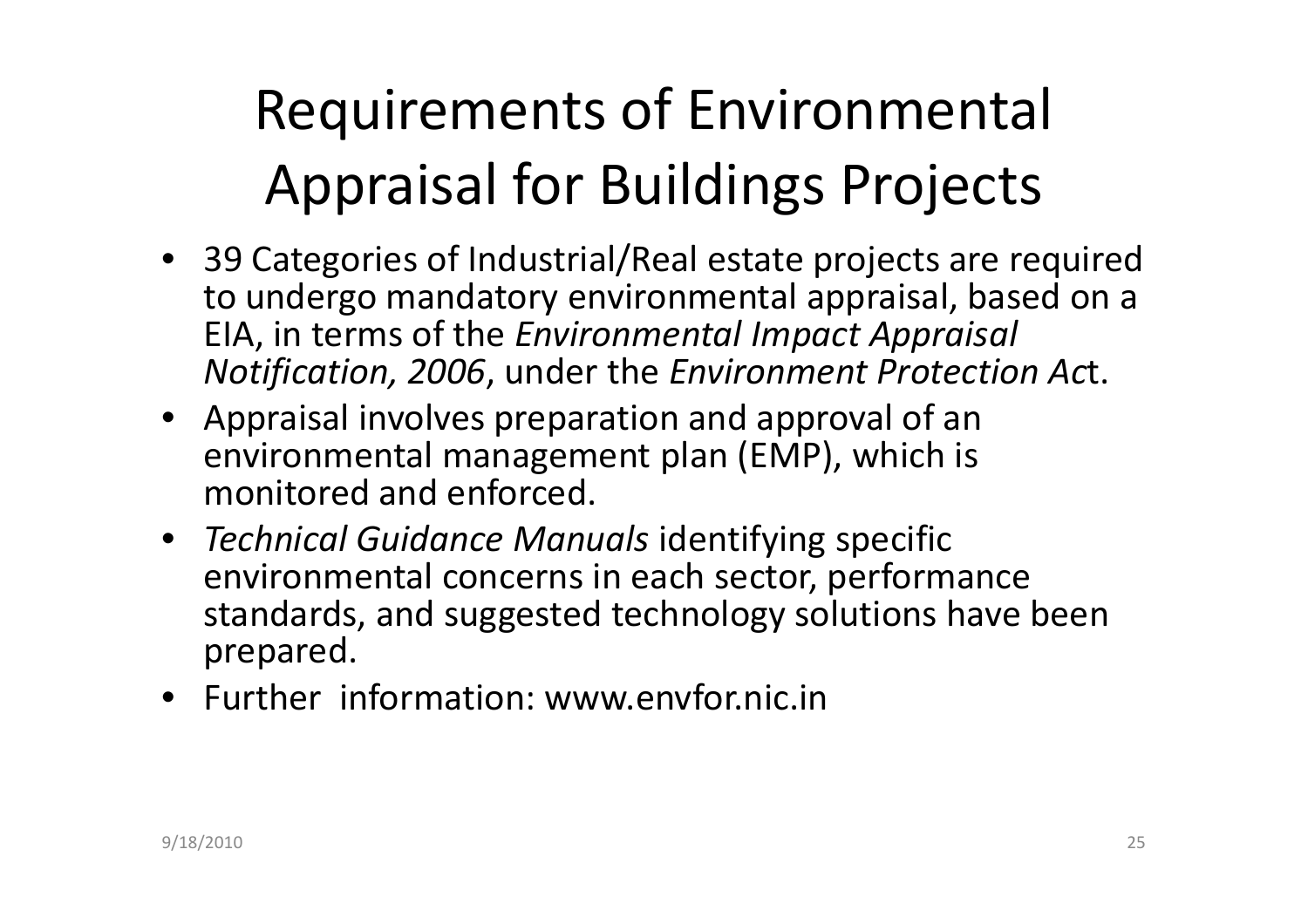# Green Buildings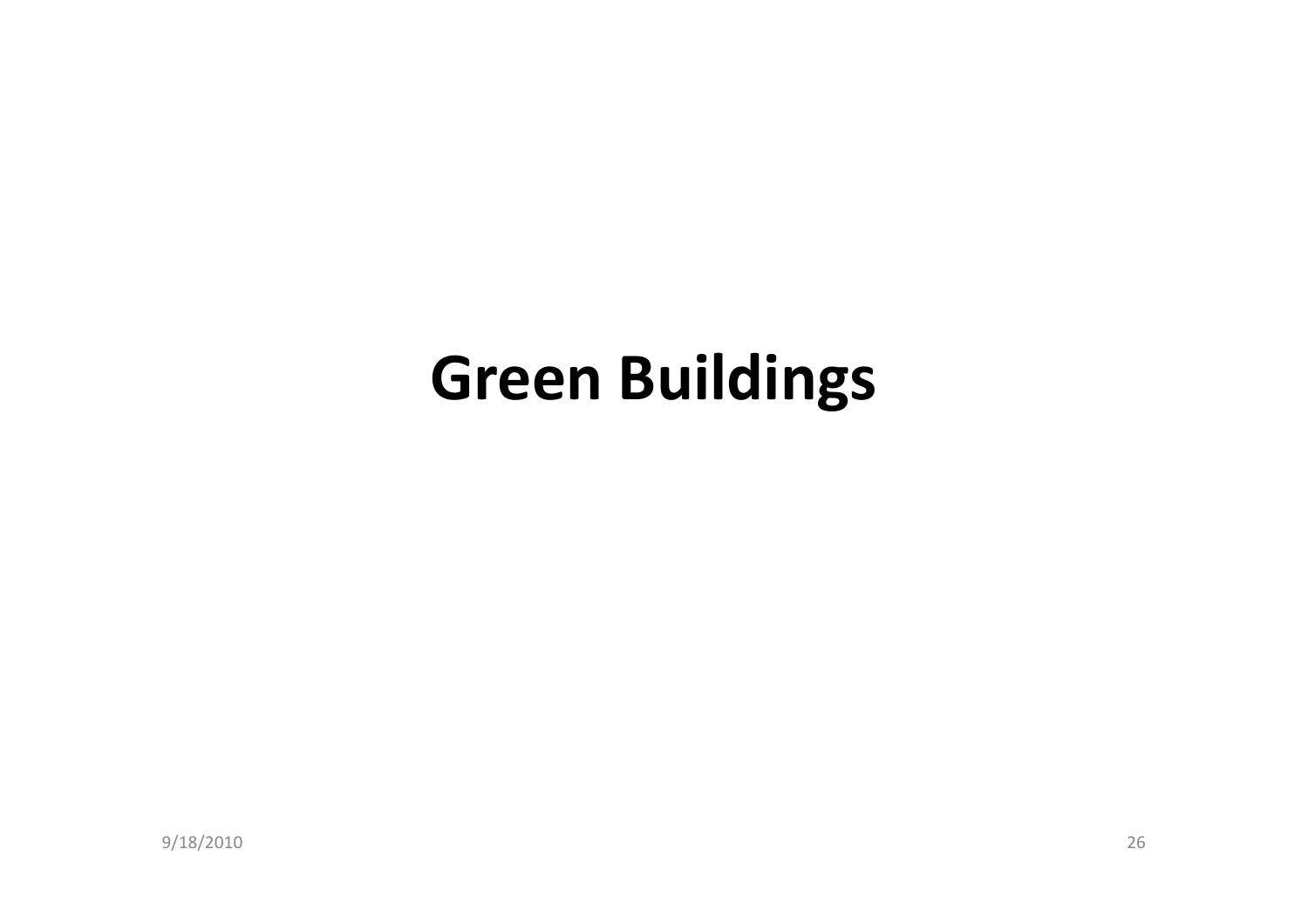# Green Buildings:

• 2 legal provisions:

> Mandatory: Environmental Impact Notification, 2006

▶ Voluntary: Energy Conservation Building Code (ECBC), 2007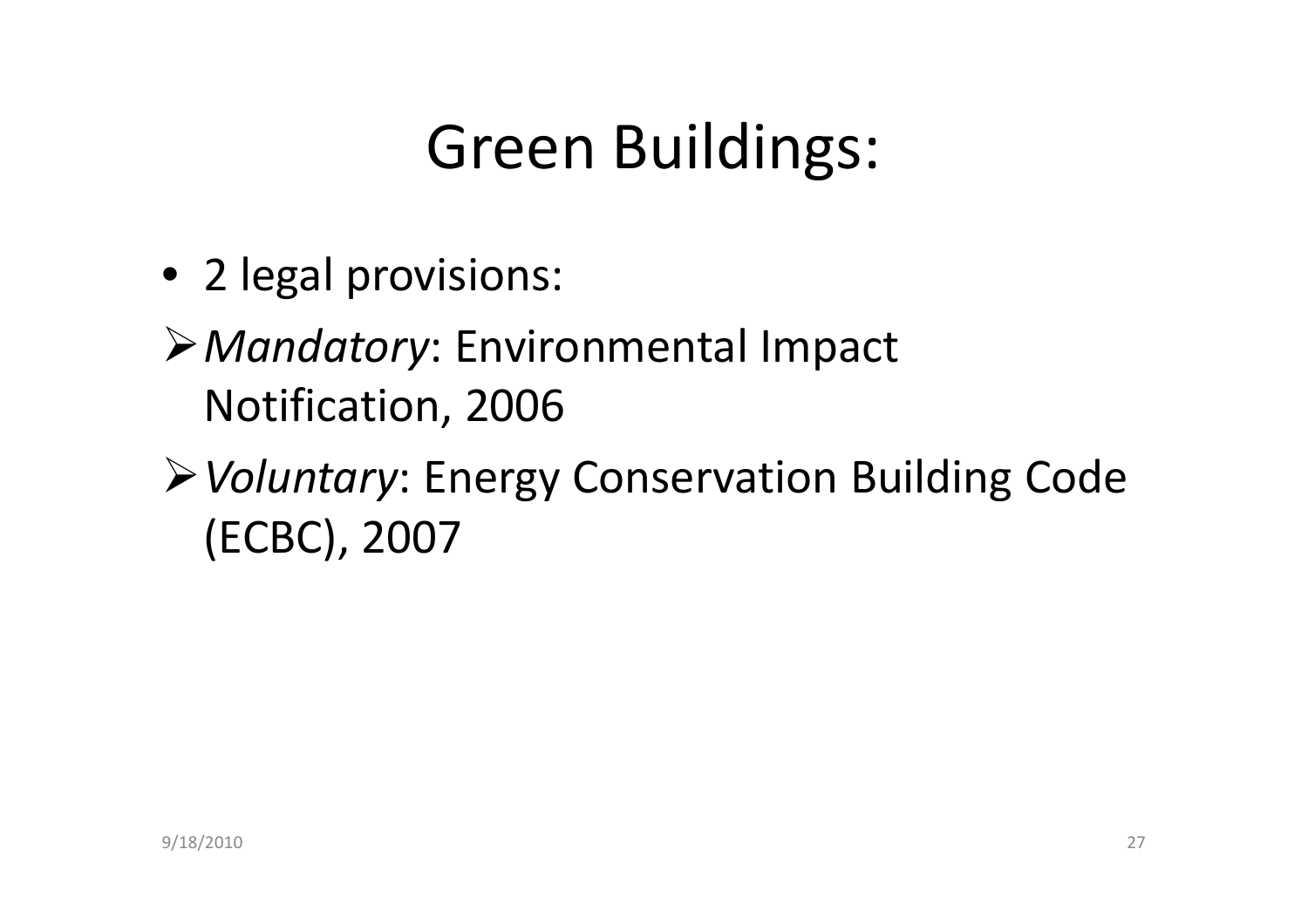# EIA Notification, 2006

- All buildings with "activity area" > 20,000 m2 are required to undergo mandatory environmental appraisal by the State Level regulators.
- "Check List" EIA in terms of a standardized format is to be prepared. The check list incorporates the provisions of the ECBC.
- Environmental Management measures are evaluated in terms of a published technical guidance manual.
- For further information: www.envfor.nic.in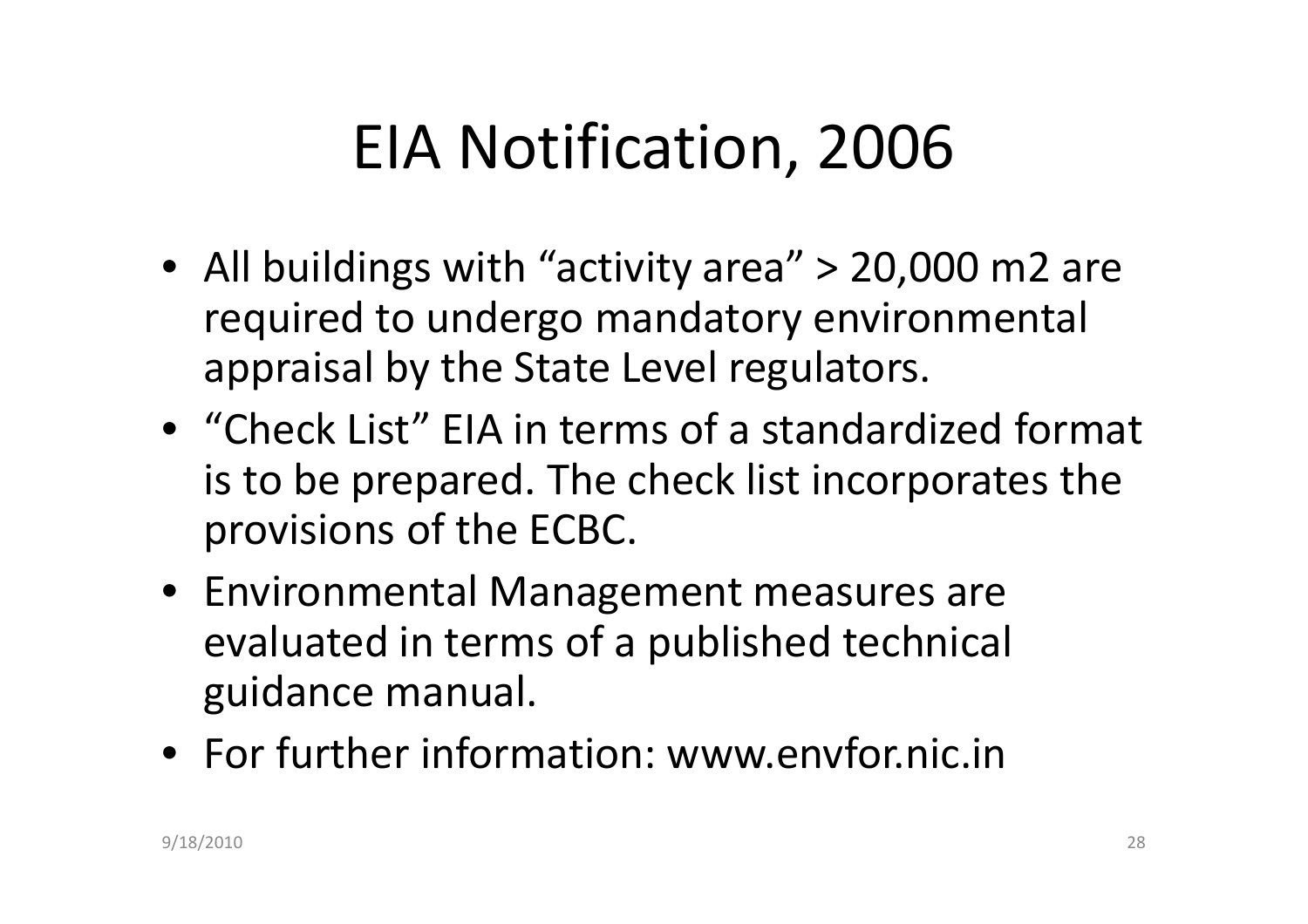# Energy Conservation Building Code (ECBC)

- Launched in June 2007.
- Specifies energy performance requirements of all commercial buildings to be constructed in India with a electrical connected load of 500 kW or more.
- ECBC provides design norms for:
- > Building envelope inc. thermal performance for walls, roofs,<br>and windows and windows
- Lighting systems, inc. daylighting, and lamps and luminaire performance.
- > HVAC system inc. chillers and air distribution.
- Water heating and pumping, inc. requirements for solar water heating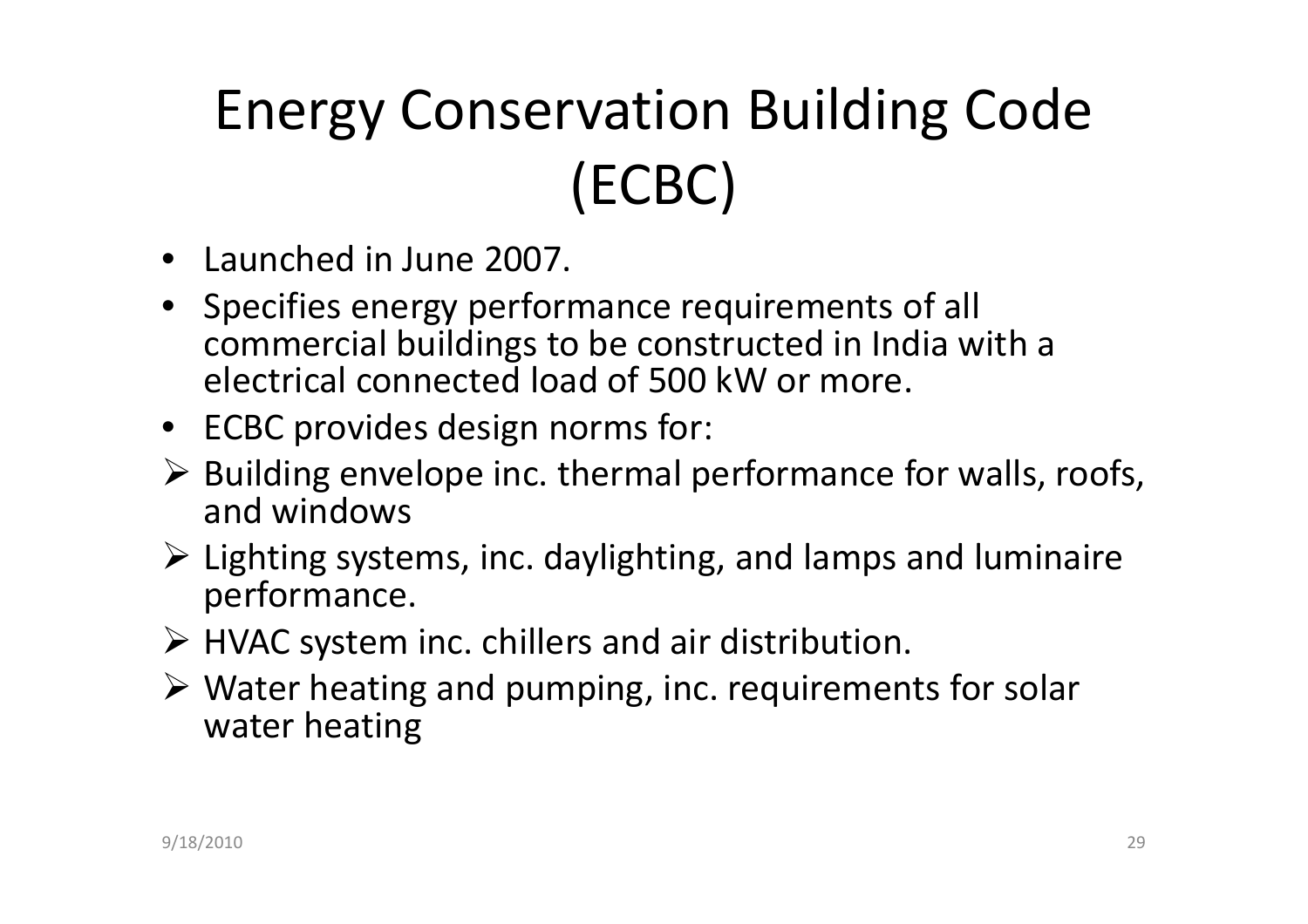# ECBC…

- ECBC provides for 3 points for compliance:
- -Performance requirements for each system and subsystem.
- -Performance requirements for systems involving tradeoffs between subsystems.
- -Building level performance.
- Further information: www.bee-india.nic.in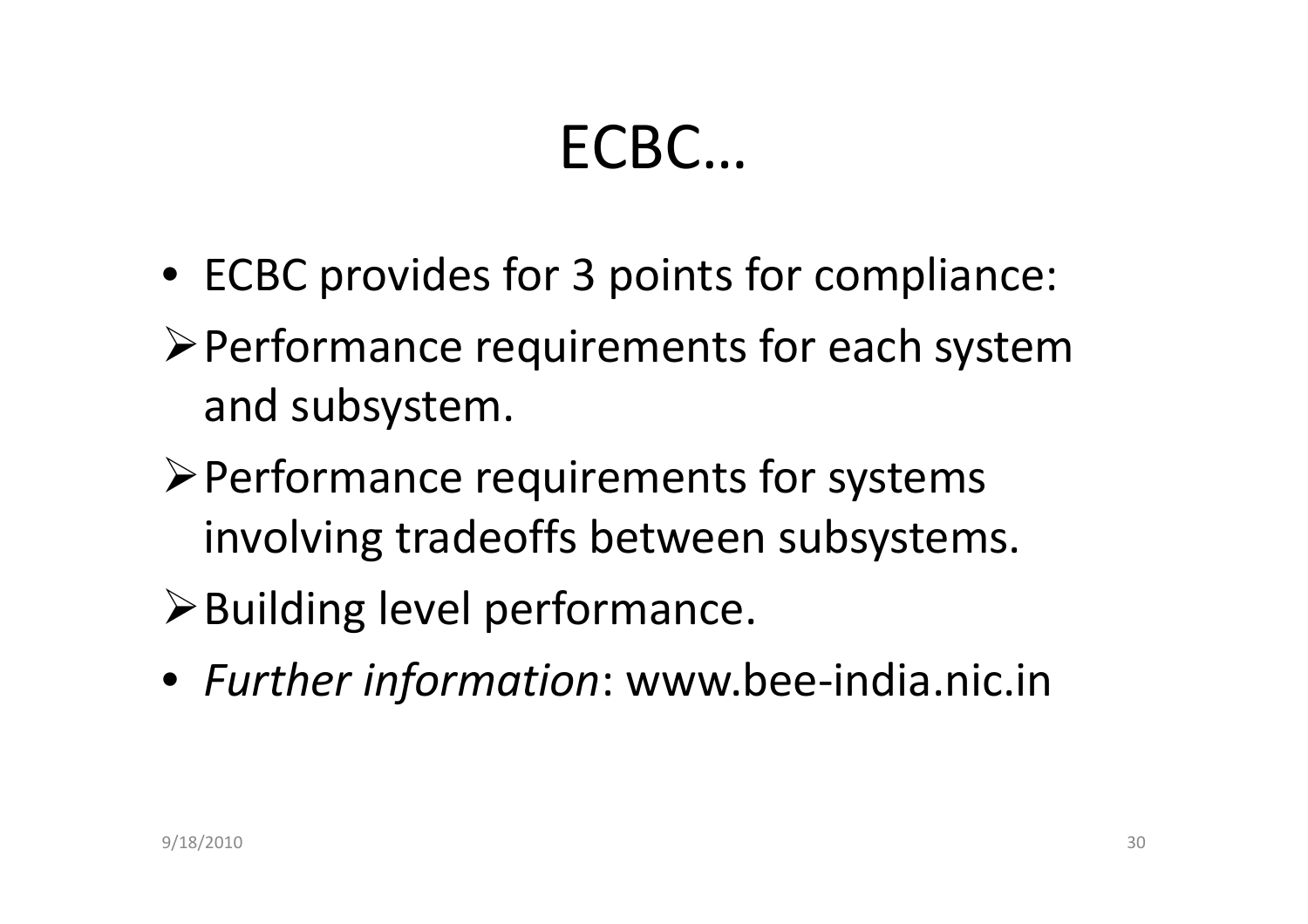## Automobile Fuel Efficiency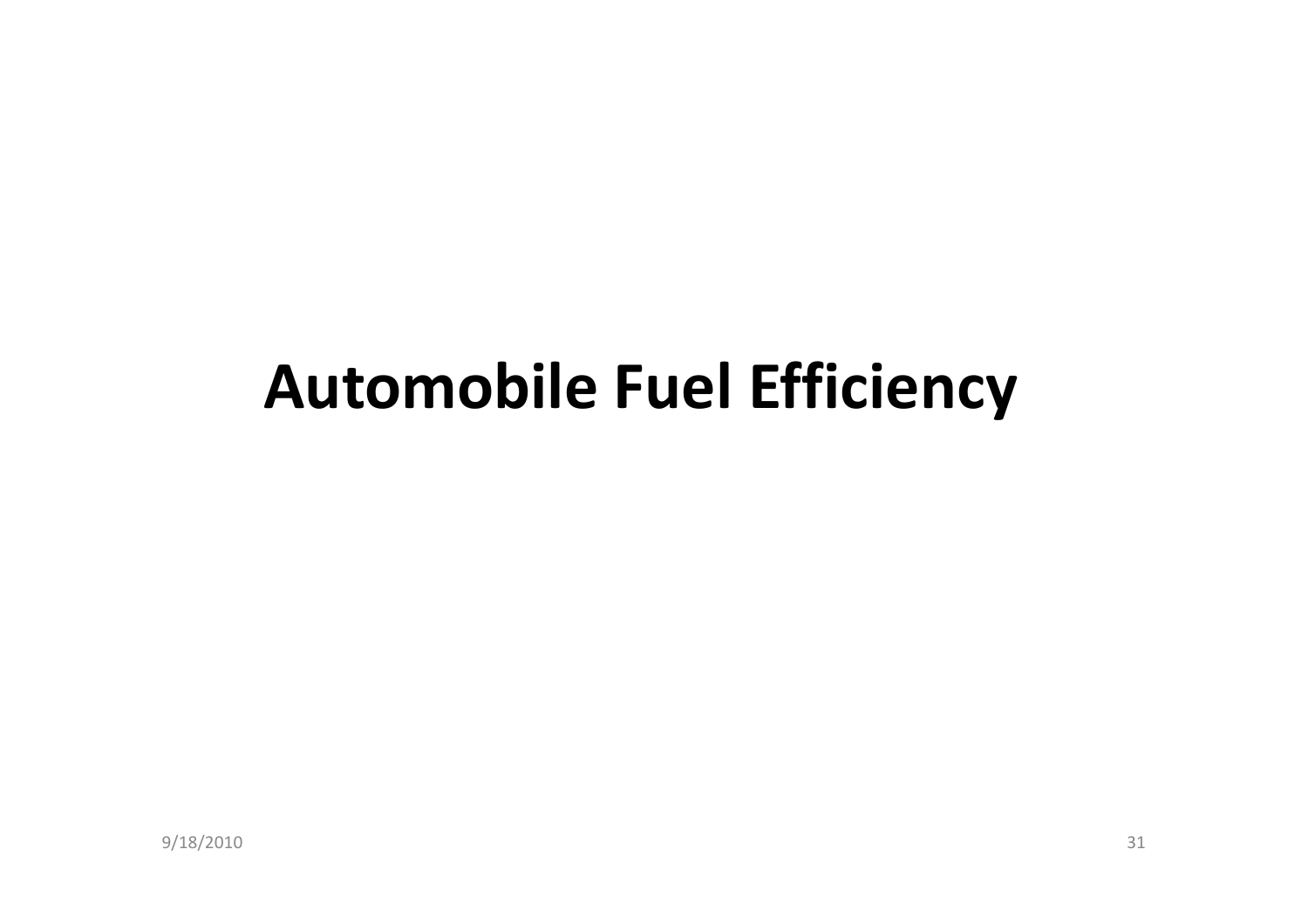# Automobile Fuel Efficiency

- Prime Minister directed BEE to prepare and notify automobile fuel efficiency standards under the Energy Conservation Act, 2002.
- Expected to come into force from January 2011; may include voluntary (learning) phase.
- Technical due diligence had already been done by BEE; consultations with industry underway.
- Stay tuned to: BEE-India.nic.in